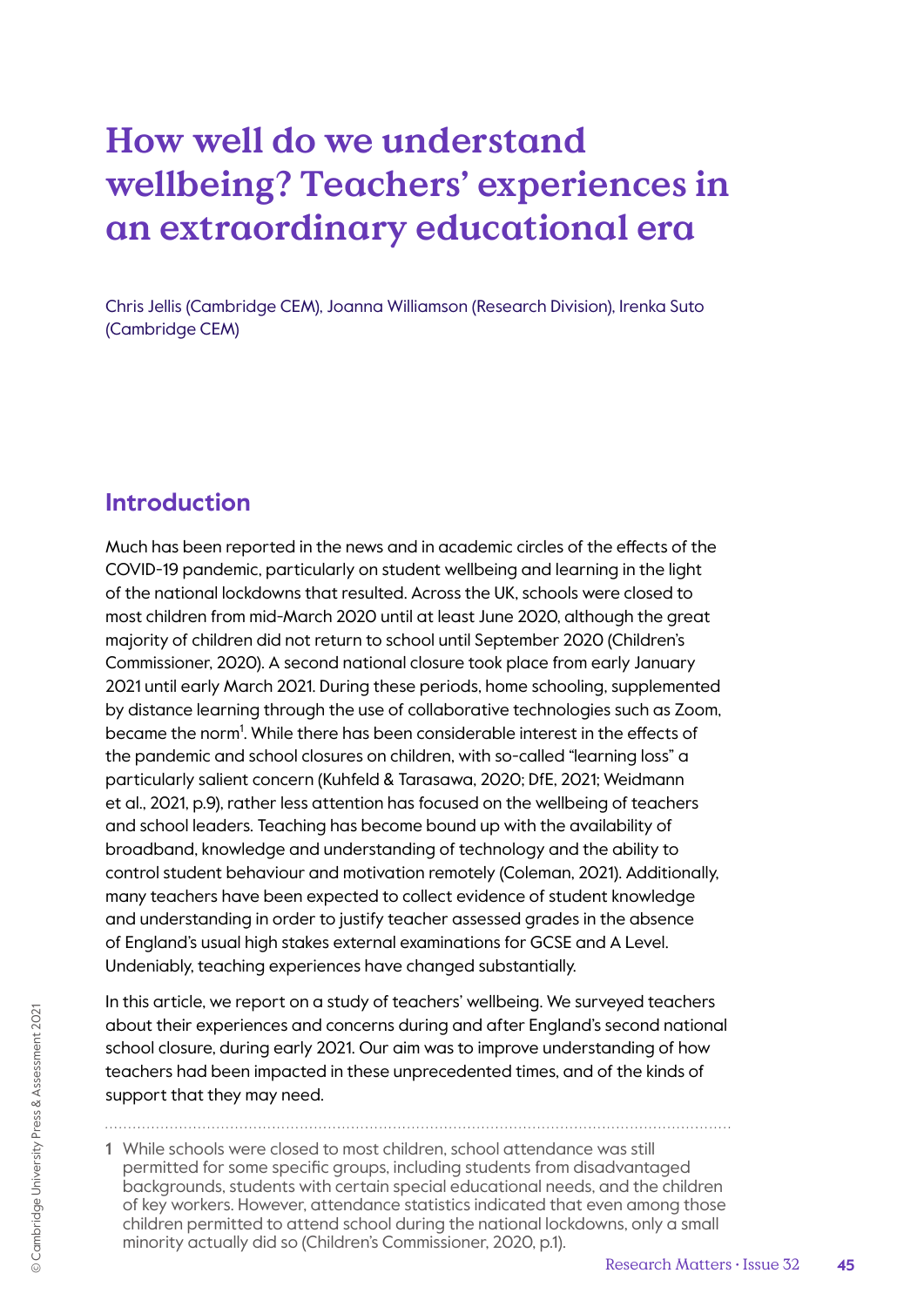## **What is teacher wellbeing and why is it important?**

The term *wellbeing* is all around us. Predominantly, it has been adopted by the media to denote such things as fitness, lifestyle, diet and good mental health. However, the psychological definition of wellbeing is not so far-ranging. Diener (2000) defines subjective wellbeing as being equivalent to the concept of living a good life, or colloquially, "happiness". At the heart of wellbeing is the concept of agency, that is, the power people have to determine their own thoughts and actions. It brings together concepts from self-determination theory (SDT), motivation theory and self-efficacy theory.

In SDT, Deci and Ryan (1985) postulated that human beings have three inherent psychological needs: competence, relatedness and autonomy:

- Competence is the ability to deal effectively with the world around you.
- Relatedness is the ability to share experiences with other people and to develop a sense of belonging.
- Autonomy concerns itself with the ability to act according to one's own sense of needs and values.

Motivation theory is a complex subject and is largely outside the scope of this article but some of its main features are associated with self-worth, subject mastery, intelligence and ability and attribution. For teachers, there are two areas where motivation could be considered particularly important: (i) their own motivation to teach; and (ii) motivating their students. In his book *Teaching and Researching Motivation* (Dörnyei, 2001, p.158), Zoltan Dörnyei stated that the combination of teacher motivation and student motivation among practising teachers has not been studied widely. He identified that teachers have to draw on a wide range of motivational skills in order to teach effectively, and these are affected by factors such as the institutional environment, time available, stress and autonomy.

Self-efficacy theory, a term first used by Albert Bandura (1977), concerns the way individuals evaluate their experiences and thoughts through a process of self-reflection. It is based on the premise that, although previous action is often considered to be the best predictor of future achievement, more important is a person's assessment of their own ability to carry out a particular task successfully.

Although general wellbeing is an established concept, the area of teacher wellbeing is not so well defined. This led to researchers considering the particular case of teacher self-efficacy, and various instruments have been created to measure this trait. Tschannen-Moran and Woolfolk Hoy (2001) reviewed several different measures and used their findings to develop their own teacher selfefficacy scale: the Ohio State Teacher Efficacy Scale (OHSTES).

Gordon and Debus (2002) argued that teachers with high self-efficacy are likely to engage in a wider range of teaching practices than teachers with low selfefficacy. It also affects teachers' responses to:

• the outcomes of pupil learning tasks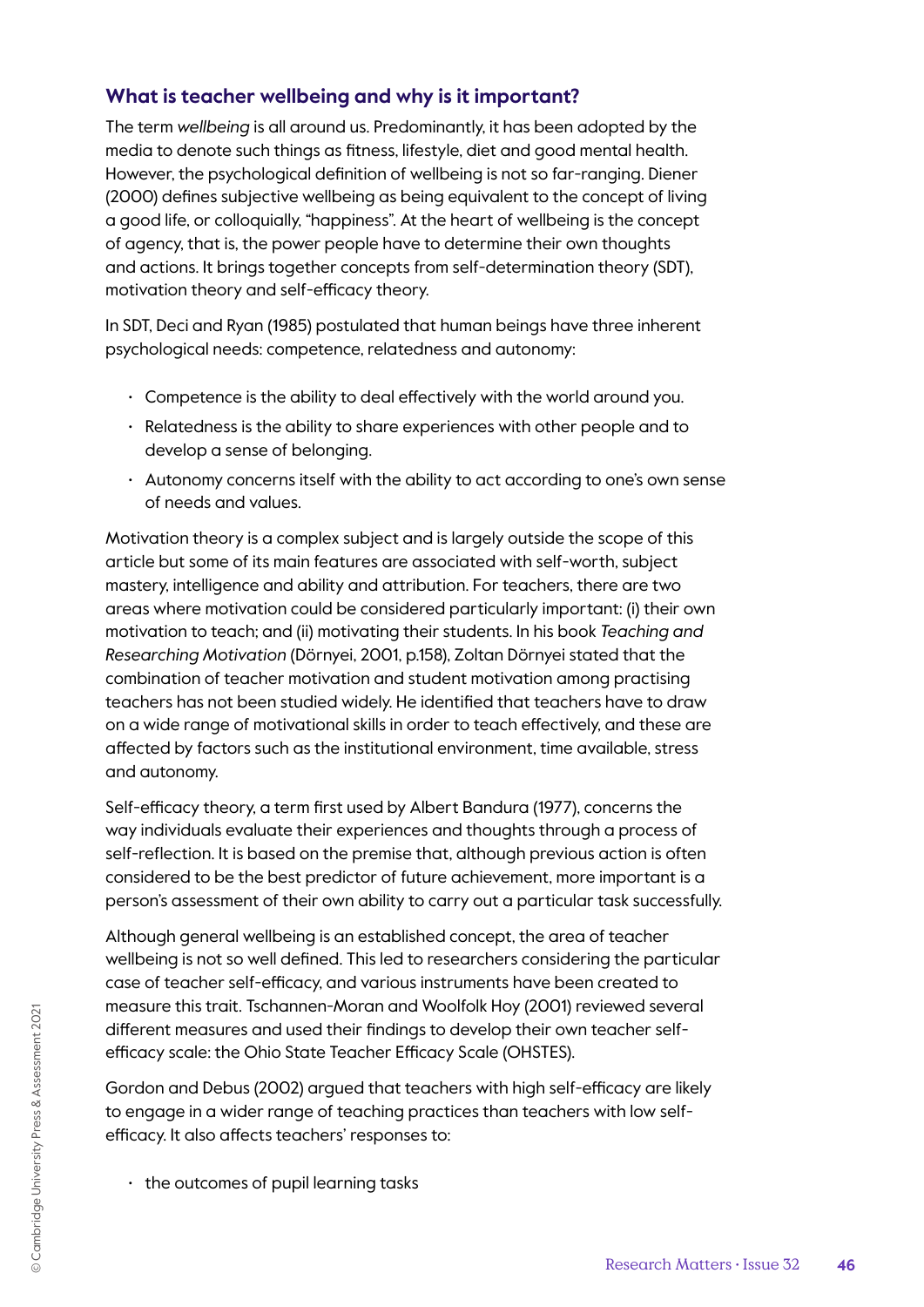- their use of novel teaching practices
- their responses to children who are difficult to teach
- their inclusion of children with disabilities
- their level of stress and their satisfaction with the teaching profession.

Measuring teacher self-efficacy however, has been the source of much discussion and confusion (Henson, 2001), particularly as the results are so interwoven with teacher learning strategies and motivational style.

Noticing that there was a need for a specific teacher wellbeing scale that encompassed these other concepts, Rebecca Collie developed such a scale for her PhD thesis (Collie, 2014) and further refined it over the next few years into the Teacher Well Being Scale (TWBS), a well-regarded survey instrument consisting of 16 questions (Collie et al., 2015, p.745). Collie's scale, on which this study is based, drew from the above-mentioned concepts of SDT, self-efficacy theory and motivation theory and proposed three teacher-specific factors of wellbeing:

- *• Organisational wellbeing* concerns the environment in which teachers work and the relationships they form with their colleagues in school.
- *• Workload wellbeing* concerns the time available to carry out the marking, teaching and administrative work allocated to them.
- *• Student interaction wellbeing* covers areas such as student behaviour and motivation, interactions with students and classroom management.

An important characteristic of the TWBS is that it takes a practice-oriented approach to measuring teacher wellbeing; that is, it focuses on the determinants of wellbeing rather than attempting to assess indicators or outcomes of wellbeing (e.g., life satisfaction) directly (Collie et al., 2015, pp.745-746). The practice-oriented approach has been shown to assess wellbeing reliably (Organisational wellbeing  $a = 0.84$ , Workload wellbeing  $a = 0.85$  and Student interaction wellbeing  $a = 0.82$ ) (Collie et al., 2015, p.748) and offers the additional benefit of identifying the factors that might be relevant in trying to improve it. This was a particularly important benefit for the present research, given the highly unusual circumstances in which teachers—as well as the rest of society—found themselves. The TWBS has recently been used in several different studies and circumstances (Fox et al., 2020; Yeo, 2021) to collect self-report data on teachers' wellbeing. It has been proved to be a robust and reliable measure that is easy to administer, yielding data that is straightforward to analyse.

### **Teacher wellbeing and demographic characteristics**

What would we expect to see in our research based on the work of Collie and others? Christian Gloria and colleagues (2013) posited that positive affect (one's ability to face life with a positive outlook and interact positively with others) was positively correlated with resilience and negatively correlated with burnout. They also found that positive affect was more common among more experienced teachers and stress was more common among female teachers. Conversely, Collie et al. (2015) found higher levels of teacher wellbeing for older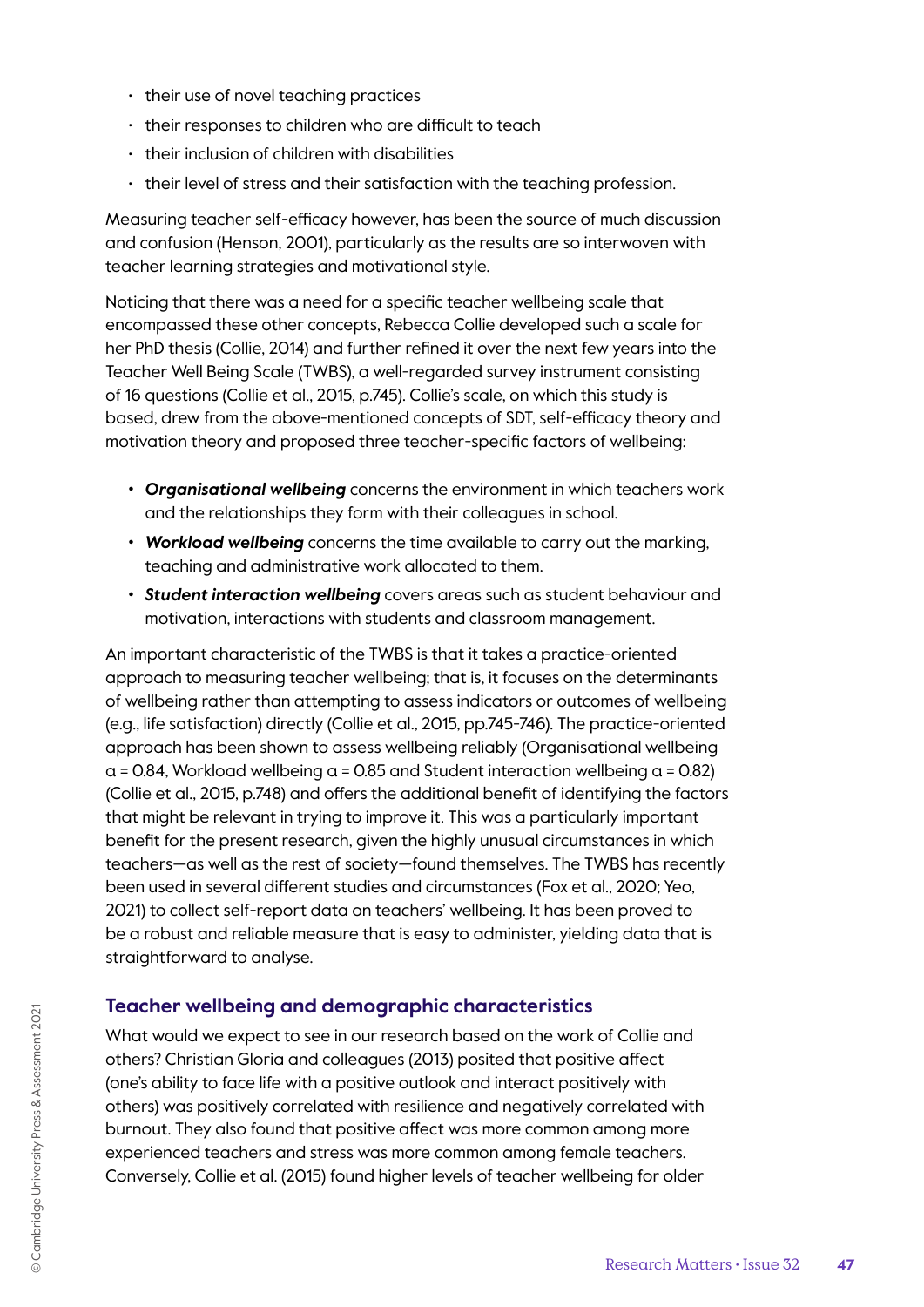and *less* experienced teachers compared with younger and more experienced teachers, and no effect by gender. A further study (van Petegem et al., 2005) looked directly at gender, parental status, job security and years of experience in relation to teacher wellbeing. They found a positive relationship between years of experience and teacher wellbeing, a positive relationship between teacher wellbeing and positive attitudes towards their students, and a negative link between teacher wellbeing and teacher dissatisfaction. They also noted that teachers who had children of their own tended to display higher levels of wellbeing. So, the situation is complex.

### **Teacher wellbeing and COVID-19**

Given the relatively small amount of research into teacher wellbeing in general, it is unsurprising that little has been published about the effect of COVID-19 on teacher wellbeing. A working paper produced by University College London (UCL) (Allen et al., 2020) reported on the increased stress and work-related anxiety experienced by head teachers, who were expected to lead teams in ways that called on access to skills and resources that may not have been readily available. This increased stress was not found to be reflected by classroom teachers, who, although expected to teach in very different ways, did not have the stresses of managing students in the classroom. Allen and her colleagues' findings were that teacher wellbeing, as measured using the Warwick–Edinburgh Mental Wellbeing Scale, had not changed between October 2019, before the pandemic and April 2020, when the UK national lockdown was very well established. Another study by Collie (2021) based on data from Australian schools found (fairly unsurprisingly) that teachers were much more stressed if they were teaching both remotely and in school than if they were teaching remotely only. A recent study by Kim et al. (2021) from York University in the UK, highlighted that the stresses are not spread equally, with primary school head teachers and senior leaders being more stressed than their secondary school counterparts, largely because there are fewer of them in a typical primary school to shoulder the burden.

# **Method**

Nine schools (eight English, one Welsh) were recruited through the Cambridge Centre for Evaluation and Monitoring (CEM)<sup>2</sup> website (www.cem.org) with a view to learning more about teacher and student wellbeing during the second national COVID-19 lockdown. This report concentrates on the experiences and concerns of teachers, which were collected using an online survey. The survey was based on the TWBS instrument (Collie et al., 2015). It also included a single, open question designed to allow teachers freedom to express their concerns and reflect on their wellbeing during lockdown as compared with their perceptions post lockdown.

The TWBS was developed in Canada. In the present study, we made some very

<sup>2</sup> Cambridge CEM (Centre for Evaluation and Monitoring) is a leading provider of assessment and monitoring systems including baseline, attitudinal, diagnostic and entrance tests.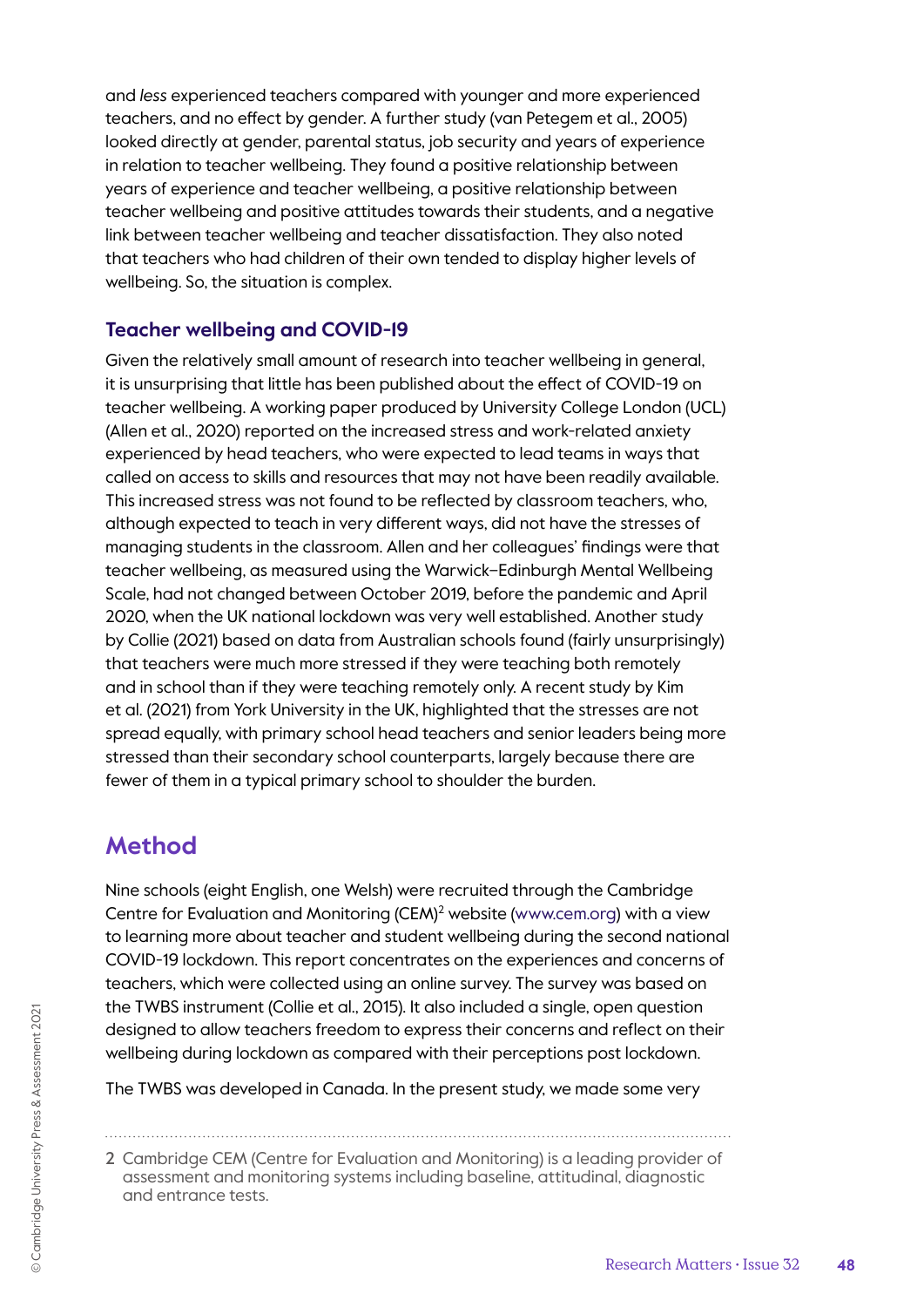small modifications to it, to adapt its language for use in the UK. We then used it to collect data on teachers' perceptions of their wellbeing during two phases of the pandemic. The modified TWBS (Appendix 1) consisted of 32 questions. The first 16 of these related to teacher perceptions during the second national lockdown in January and February 2021, and the second set of 16 questions related to wellbeing at the point the survey was administered in May 2021. The first 16 questions were prefaced by the phrase "During the lockdown in January and February 2021, how did the following aspects of being a teacher affect your wellbeing?". The second 16 questions were prefaced by the phrase "Currently, how do the following aspects of being a teacher affect your wellbeing?". Examples of individual items are "Relationships with students in my classes" and "Student motivation". All TWBS questions were presented on a 7-point Likert scale that ranged from "very negatively" to "very positively".

In addition, prior to the modified TWBS, the survey included questions relating to the teacher's age group, gender, subjects taught, and years of teaching experience, plus the proportion of students in the teacher's school who were in receipt of free school meals. At the end of the survey, the teachers were also asked what single thing would most improve their wellbeing as a teacher.

Teachers and senior leaders were recruited to take part in the survey through an article and associated blog post on the Cambridge CEM website (www.cem.org). The survey was delivered using SmartSurvey (www.smartsurvey.com). Responses to the TWBS items were analysed in R (R Core Team, 2021) and the single open-ended question was analysed using MAXQDA (VERBI Software, 2019).

# **Results**

### **Characteristics of responding teachers**

Fifty-four responses to the survey were received from nine schools, and the characteristics of responding teachers are summarised in Appendix 2. For the purposes of interpreting the results, it is important to note that three schools dominated the survey responses (one academy and two independent schools). To avoid comparing groups of responses from the same school with those from individuals, responses were classified into four school groups of similar size for certain parts of the analysis: Schools A, B and C each formed their own group, and other responses formed an "Other" group. Respondents included more female teachers than male, and comparison with published teacher workforce data suggests that the survey respondents represented a slightly more experienced group of teachers than average. Responses were received from teachers of all ages, and represented Arts, Humanities, STEM and other subjects.

# **Wellbeing during and after lockdown**

As explained previously, the survey was designed to map to the three main constructs of the TWBS: (i) organisational wellbeing; (ii) workload wellbeing; and (iii) student interaction wellbeing. Respondents' scores for these wellbeing factors were calculated as the mean score for all items mapping to that factor, for both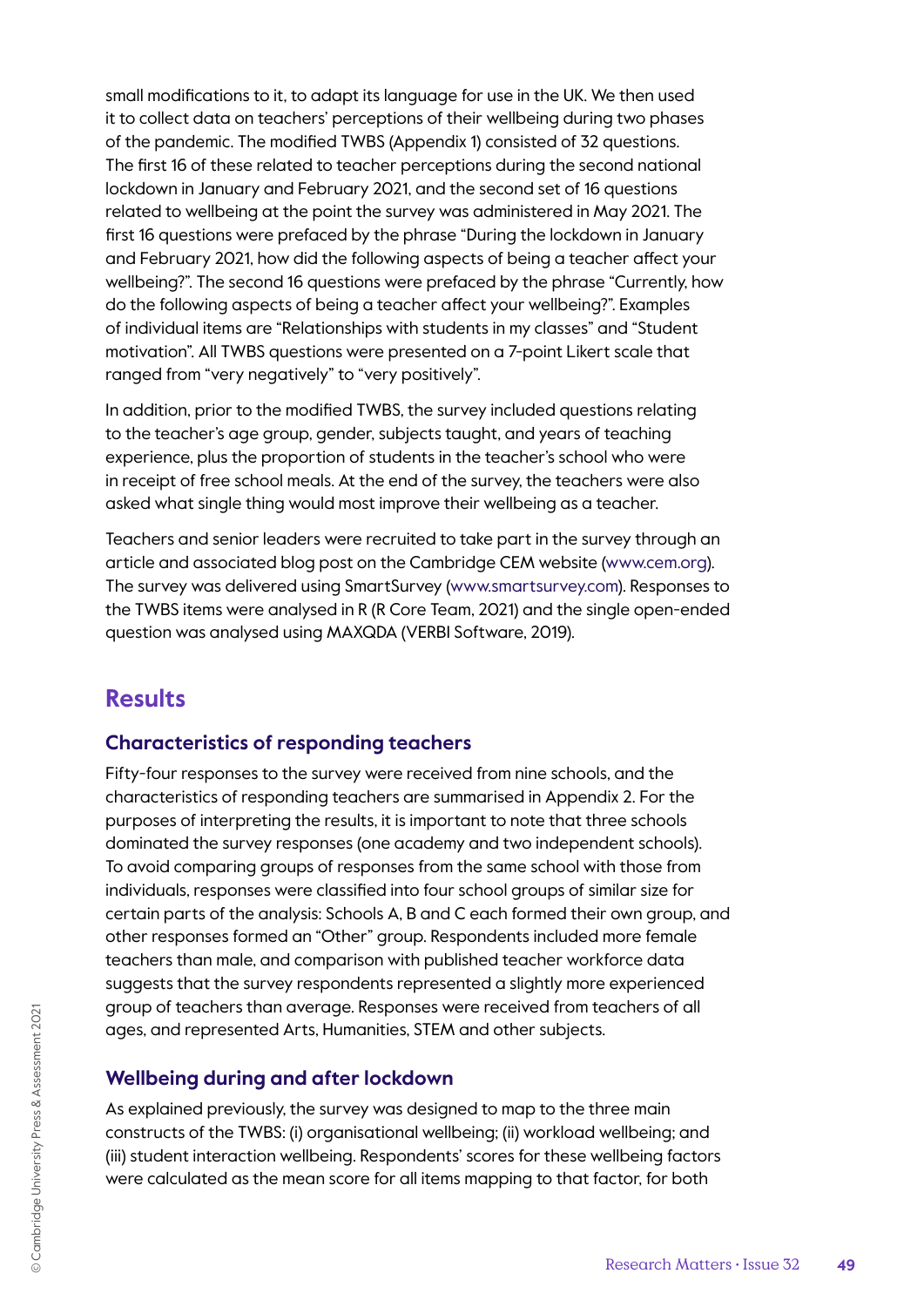"during lockdown" and "after lockdown" responses.

Figure 1 summarises the score distributions for the three teacher wellbeing factors by time period. The TWBS uses a scale from 1 to 7 where 1 indicates a strongly negative effect on the teacher, 4 is neutral, and 7 indicates a strongly positive impact on the teacher (Collie et al., 2015). Figure 1 shows that the median levels of both organisational wellbeing and student interaction wellbeing among respondents were positive both during and after lockdown. For both factors, reported wellbeing was slightly higher after lockdown. By contrast, reported workload wellbeing was overall slightly negative. The median levels of workload wellbeing were very slightly higher during lockdown than after lockdown.



#### **Figure 1: Distributions of wellbeing (WB) scores, by time period.**

As Figure 2 shows, there was some striking variation in teachers' reported wellbeing by years of teaching experience. This could reflect changes in the nature of responsibilities and status within the school workforce that are associated with years of teaching experience. In particular, the increasing levels of organisational wellbeing reported by teachers with more years of teaching experience (a phenomenon that has been reported in the literature) could reflect more experienced teachers being more likely than less experienced colleagues to hold leadership positions (e.g., DfE, 2018). It should also be noted that teachers with more years of teaching experience reflect a sample of teachers that is to some extent self-selecting, as many teachers do not persevere in a teaching career for this long. While student interaction wellbeing also tended to increase with years of teaching experience, workload wellbeing appeared to show a nonlinear relationship with teaching experience: firstly decreasing, then rising again for the most experienced teachers.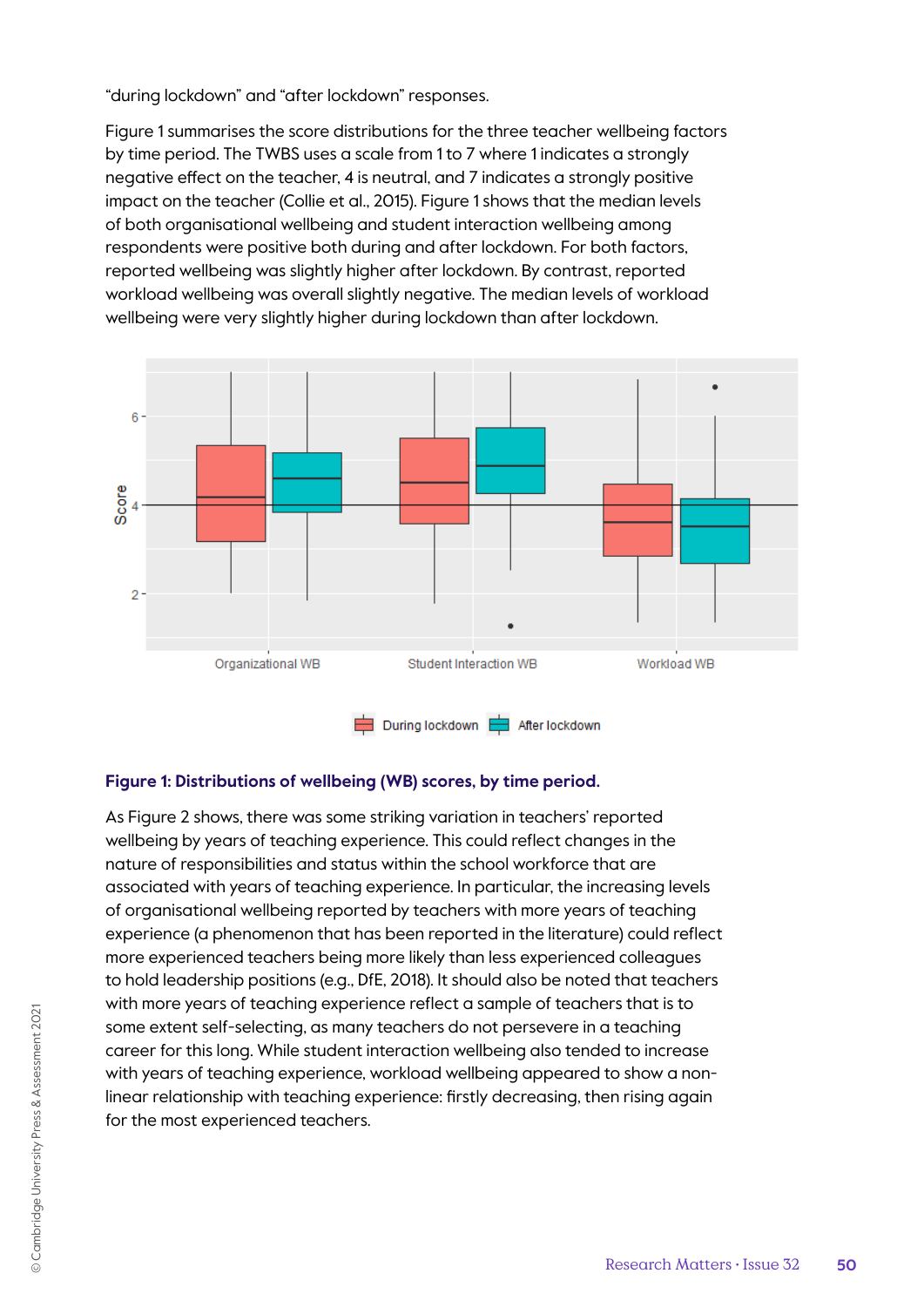

#### **Figure 2: Responses by years of experience.**

Figure 3 indicates that there was some variation in teacher wellbeing by gender. As stated previously, some authors (Gloria et al., 2013) found that positive affect was more common among more experienced teachers and stress was more common among female teachers, whereas others (Collie et al., 2015) found higher levels of teacher wellbeing for older and *less* experienced teachers compared with younger and more experienced teachers, and no affect by gender. The results may also reflect the fact that male respondents were skewed towards more years of teaching experience: 38 per cent of male respondents had 21 years or more of experience compared with 27 per cent of female respondents (see Table 4, Appendix 2).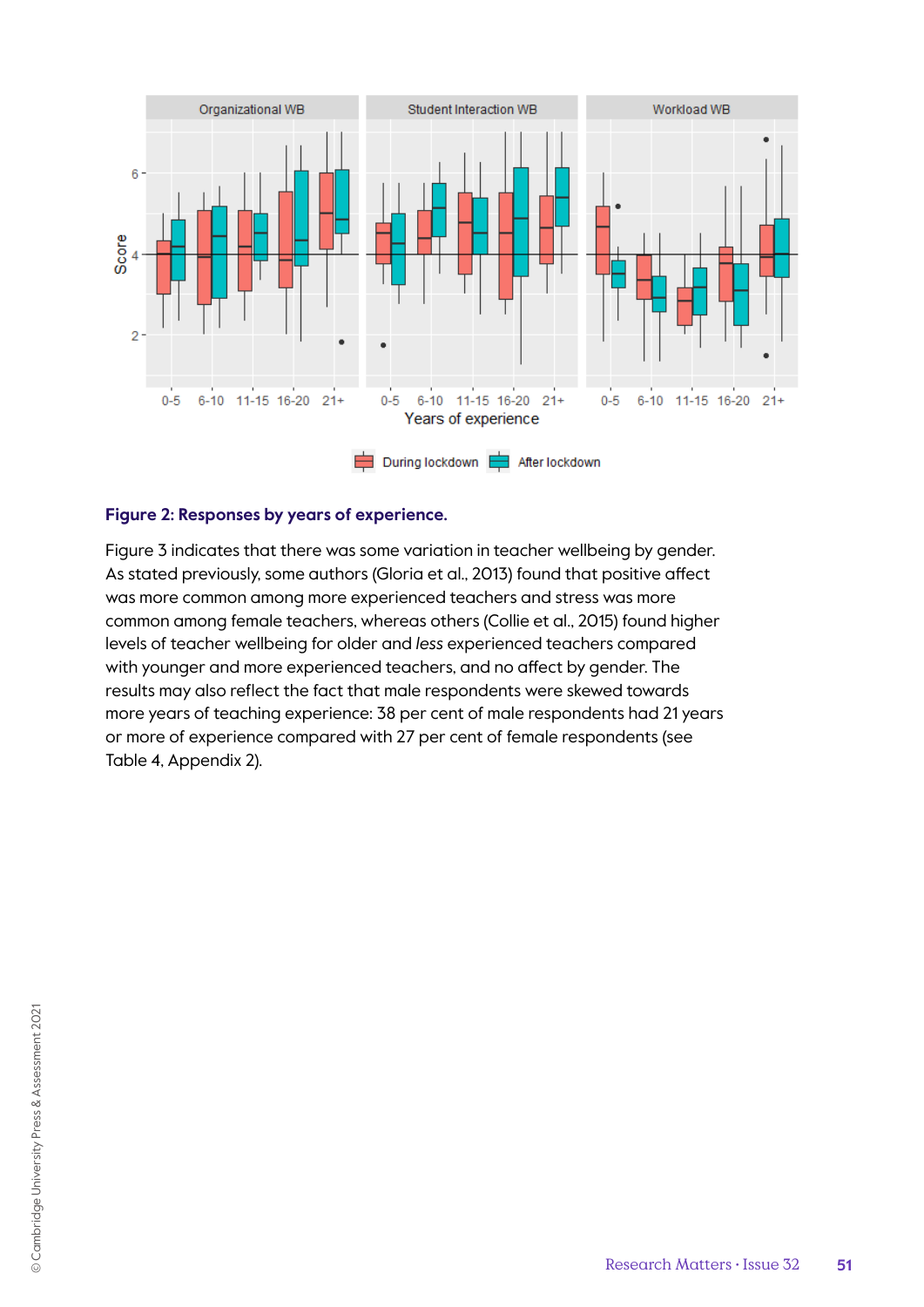

#### **Figure 3: Responses by gender.**

Overall changes in participants' wellbeing scores were fairly modest in size (both in absolute terms and viewed in terms of standard deviation). Table 1 shows that the largest difference occurred for student interaction wellbeing, where the mean wellbeing score increased by 0.3 from 4.5 to 4.8.

| Measure                                 | Lockdown<br>mean | Lockdown<br><b>SD</b> | After<br>lockdown | After<br>lockdown SD | Change<br>in mean |
|-----------------------------------------|------------------|-----------------------|-------------------|----------------------|-------------------|
|                                         |                  |                       | mean              |                      |                   |
| Organisational<br><b>WB</b>             | 4.3              | 1.4                   | 4.5               | 1.4                  | O.2               |
| <b>Student</b><br><b>Interaction WB</b> | 4.5              | 1.2                   | 4.8               | 1.3                  | 0.3               |
| <b>Workload WB</b>                      | 3.6              | 1.2                   | 3.5               | 1.1                  | -0.1              |

#### **Table 1: Differences in wellbeing measures.**

Statistical modelling $^3$  confirmed that the changes in mean of 0.2 and 0.3 shown in Table 1 for Organisational wellbeing and Student Interaction wellbeing were statistically significantly different from zero, and also estimated a statistically significant increase of 0.4 in Organisational wellbeing score per level of teaching experience (corresponding to an additional five years of teaching experience see left hand panel of Figure 2). As noted previously, years of teaching experience may serve as a proxy for seniority and the nature of participants' role within a school. It may also reflect a degree of self-selection among those with more years of teaching experience, if teachers with lower teacher wellbeing leave the

3 Details not shown to save space. Available from the authors on request.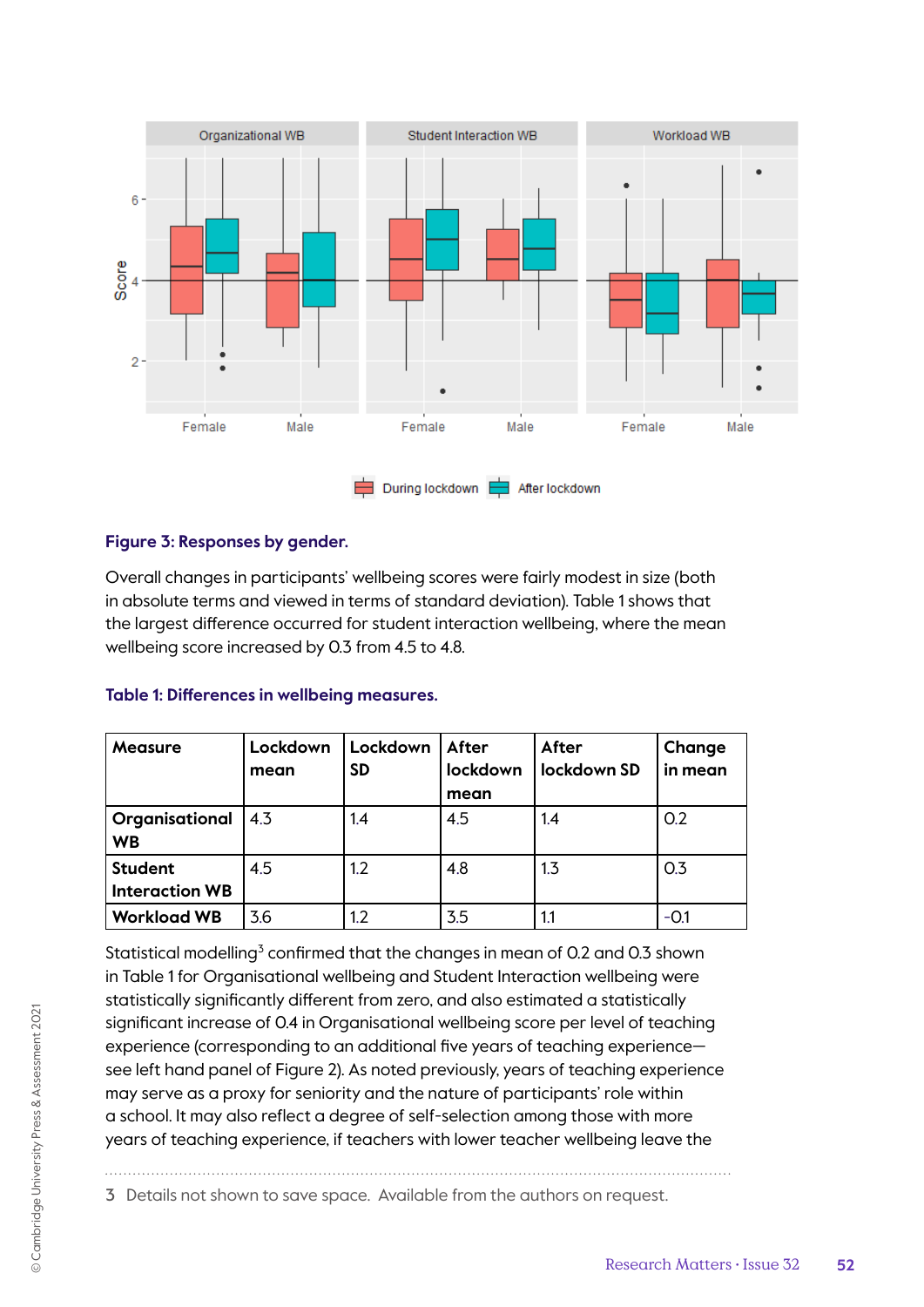profession at higher rates earlier in their careers.

For workload wellbeing, a slightly different model structure was necessary. The results showed that there was no statistically significant effect of time period (during vs. after lockdown) on workload wellbeing, once other factors were accounted for.

### **Relationships between teacher wellbeing factors**

There were moderate correlations between the different wellbeing measures, both during lockdown and after lockdown (Table 2). The original TWBS (Collie et al., 2015) reported a correlation of 0.47 between workload and organisational wellbeing; 0.57 between workload and student interaction wellbeing; and 0.45 between organisational and student interaction wellbeing.

The correlations found in the survey results were broadly in line with these, with two areas of slight difference: firstly, the correlations between workload wellbeing and student interaction wellbeing (0.34 during lockdown, and 0.39 after lockdown) were lower than the value reported by Collie et al. (2015), and secondly, after lockdown, the correlations of both student interaction and workload wellbeing with organisational wellbeing were higher than the values reported by Collie et al. (2015).

In terms of comparisons between the time periods, the organisational wellbeing measure from lockdown was correlated highly with the organisational wellbeing measure post-lockdown; the correlations of workload and student interaction measures between the two time points were lower.

|                 |                                                   | <b>During lockdown</b> |                             |         | After lockdown        |                                    |                |
|-----------------|---------------------------------------------------|------------------------|-----------------------------|---------|-----------------------|------------------------------------|----------------|
|                 |                                                   | Workload<br><b>WB</b>  | Organisational<br><b>WB</b> | Student | Workload<br><b>WB</b> | <b>Organisational</b><br><b>WB</b> | <b>Student</b> |
|                 | Workload<br><b>WB</b>                             | 1.00                   | 0.41                        | 0.34    | 0.65                  | 0.41                               | O.15           |
|                 |                                                   |                        | 1.00                        | 0.58    | 0.51                  | <b>0.89</b>                        | 0.56           |
| During lockdown | <b>Student</b><br><b>Interaction</b><br><b>WB</b> |                        |                             | 1.00    | 0.34                  | 0.51                               | 0.64           |
| After lockdown  | Workload<br><b>WB</b>                             |                        |                             |         | 1.00                  | 0.62                               | 0.39           |
|                 |                                                   |                        |                             |         |                       | 1.00                               | 0.65           |
|                 | <b>Student</b><br><b>Interaction</b><br><b>WB</b> |                        |                             |         |                       |                                    | 1.00           |

#### **Table 2: Pearson correlations between wellbeing measures.**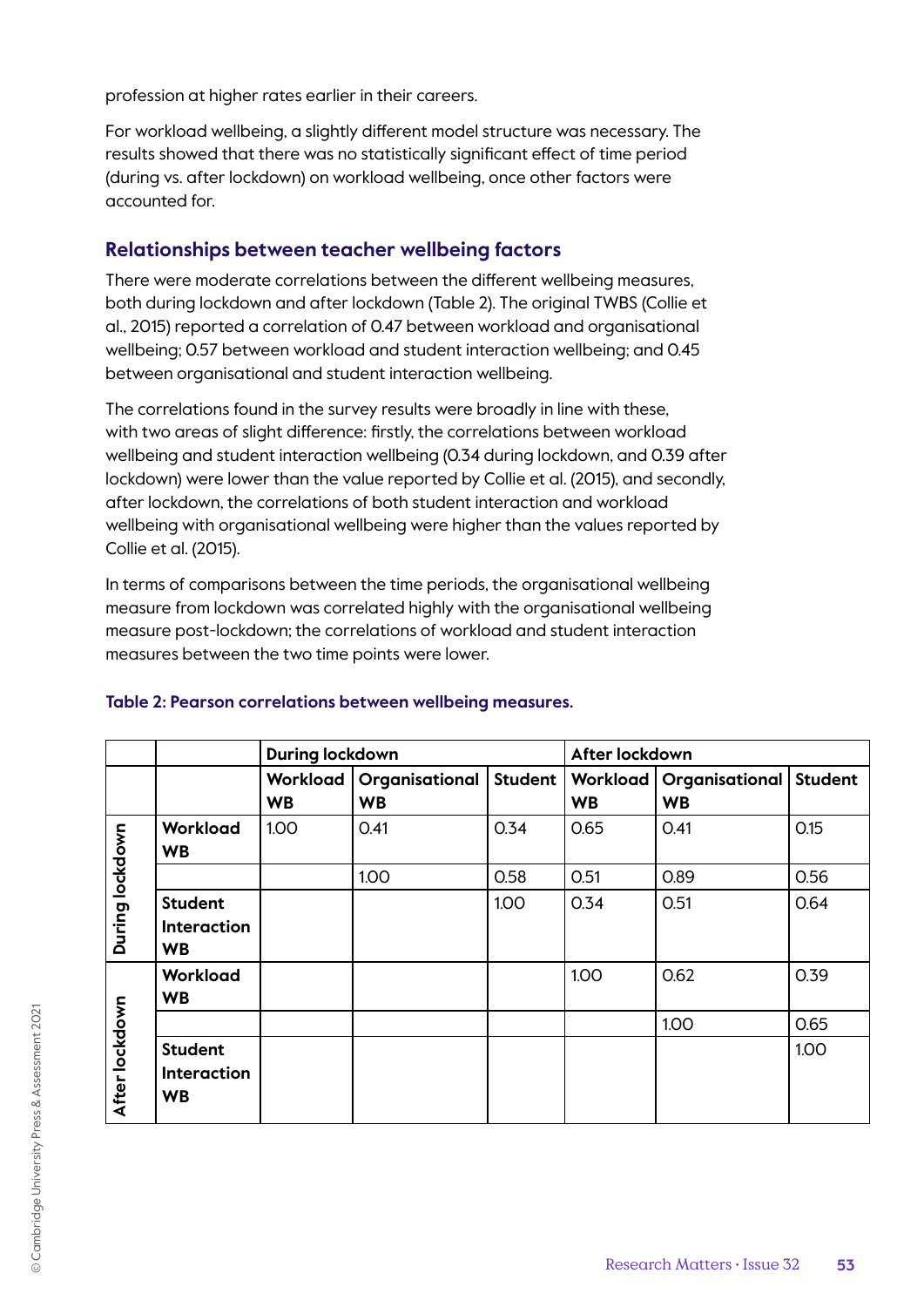# **Did lockdown change which parts of the workload affect teacher wellbeing?**

Each of the three main wellbeing measures was based on a series of questions linked to aspects of teaching work that made up the measure. In some cases, an aggregated figure (such as an overall wellbeing measure) can mask subtler changes at the question level. In order to investigate this, the results for the individual questions were compared.

Comparing responses to these questions during and post lockdown (Figure 4) showed that generally all aspects of teaching work contributing to the workload wellbeing factor were considered to have marginally negative effects on wellbeing, but that these tended to be smaller during lockdown.



#### **Figure 4: Item means for workload wellbeing.**

Figure 5 shows that aspects of work contributing to the organisational wellbeing factor were generally rated neutral or slightly positive, but improved a little post lockdown. The largest difference was for relationships with administrators which was perceived to have improved post lockdown.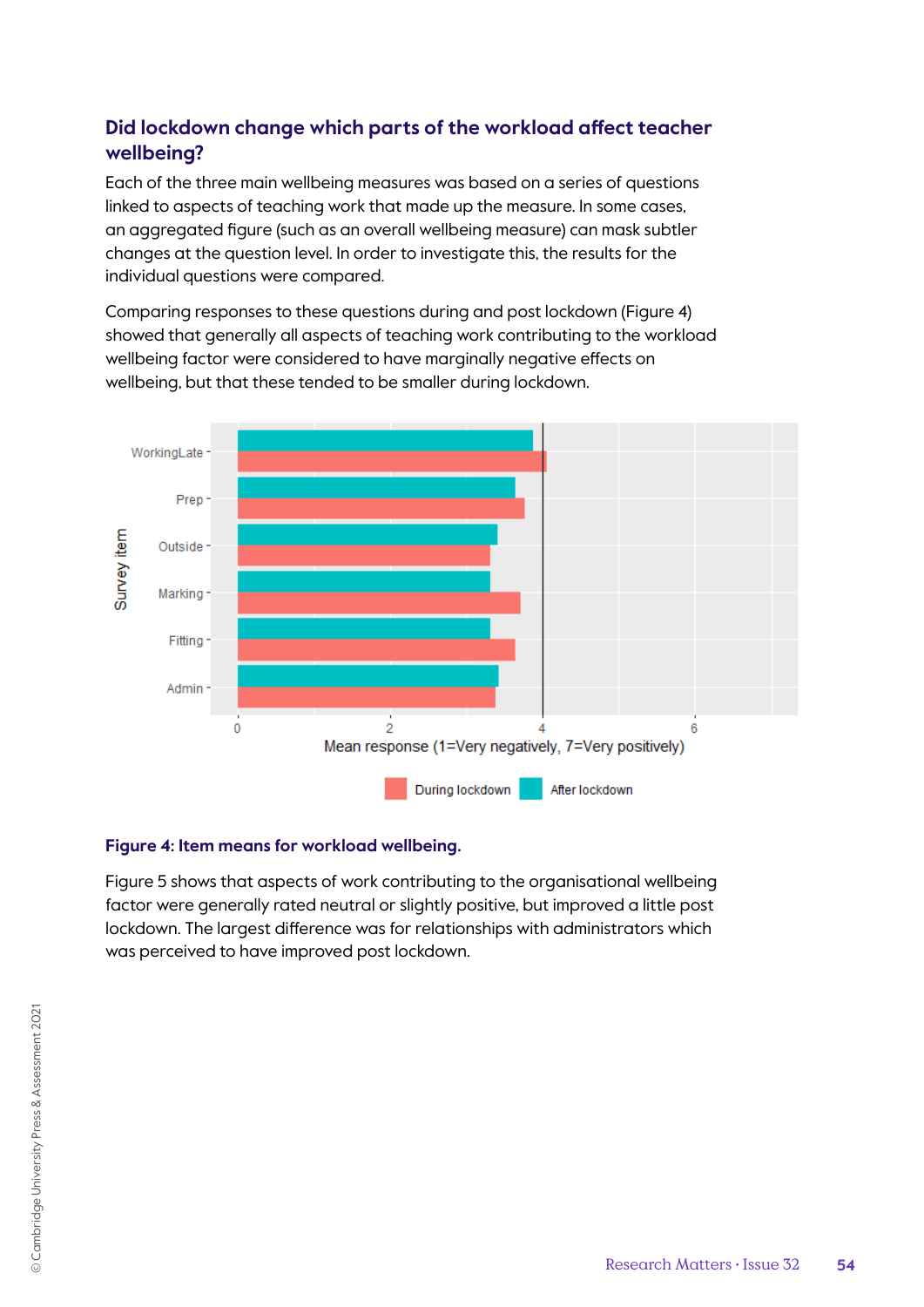

#### **Figure 5: Item means for organisational wellbeing.**

The responses to the student interaction wellbeing questions displayed a mixed message (Figure 6). Teachers felt that students' motivation during lockdown affected teacher wellbeing far more negatively than post lockdown, when its impact on teacher wellbeing was overall positive. Conversely, student behaviour was judged to affect their teachers' wellbeing more positively during lockdown although post lockdown, it was still perceived as a slightly positive influence. Student relationships with teachers also tended to positively influence teachers' perceived wellbeing both during and after lockdown, but teachers reported a more strongly positive impact on wellbeing after lockdown.



**Figure 6: Item means for student interaction wellbeing.**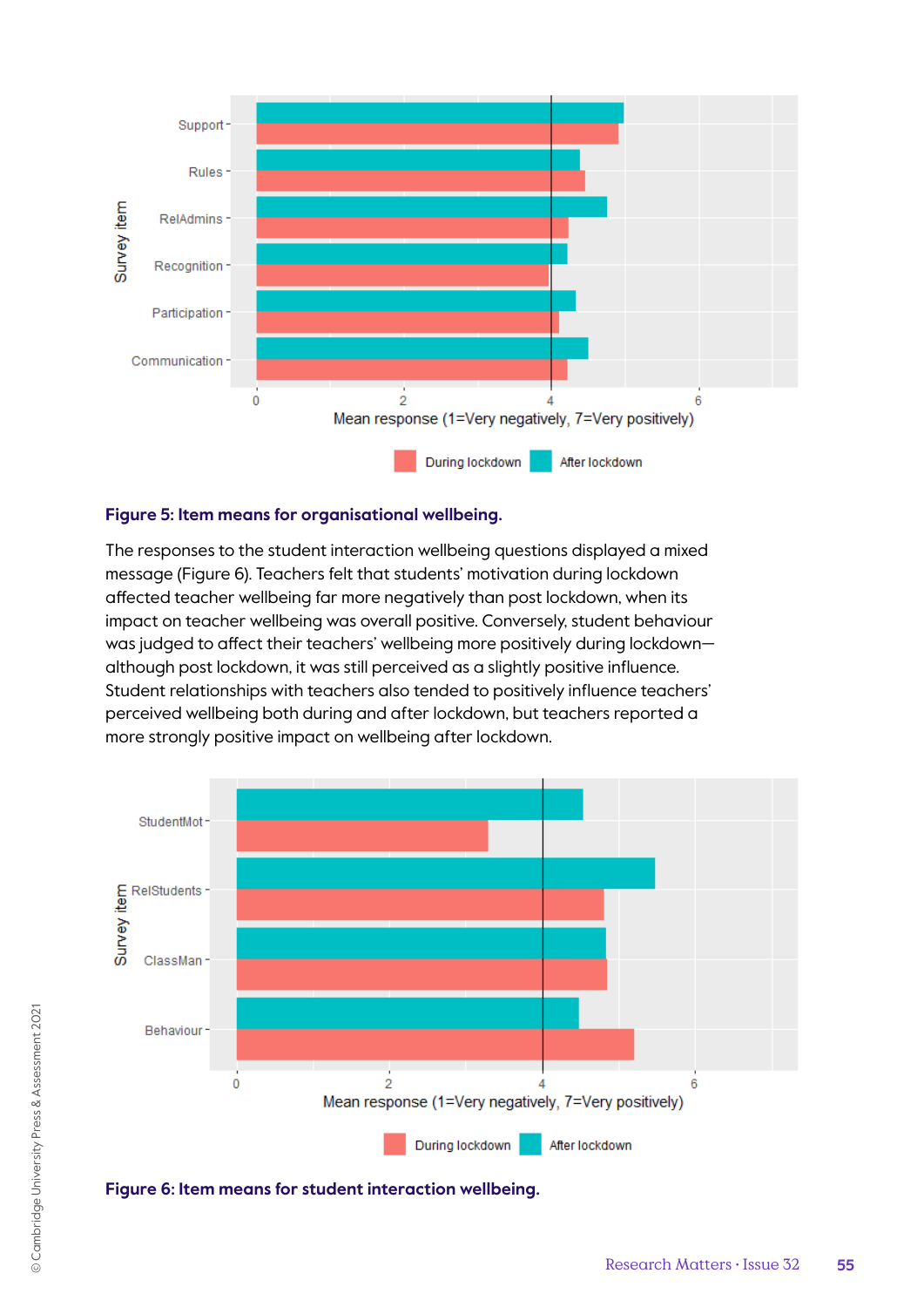In terms of individual factors affecting teacher wellbeing, the largest changes between the two time periods were seen in aspects directly relating to human interactions ("Relationships with administrators at my school" and "Relationships with students in my classes") and student motivation.

### **Views on improving wellbeing**

The survey ended with the following open-ended question, which was analysed qualitatively: "Going forward, what single thing would most improve your wellbeing as a teacher?"

The responses were entered into the qualitative software package MAXQDA and a conventional content analysis was conducted. With this grounded theory (Glaser & Strauss, 1967) approach, themes and thereby coding categories are derived directly from the text data, and each response is then coded using one or more of the codes.

A number of themes emerged during the analysis and these were further refined, by both merging some themes and creating new ones. A list of themes emerged and these were arranged into groups.

A simple Venn diagram (Figure 7) shows two main areas of concern, one associated with school management and issues involved with running a school, the other with government action and the public recognition of teachers. There is an overlap between these two in terms of the time taken to do the job of a teacher, the associated administrative work and this year, the extra work required to produce teacher grades for GCSE and A Level. Outside of these two main areas is "Anything Else", a collection of diverse and eclectic comments that could not be neatly categorised.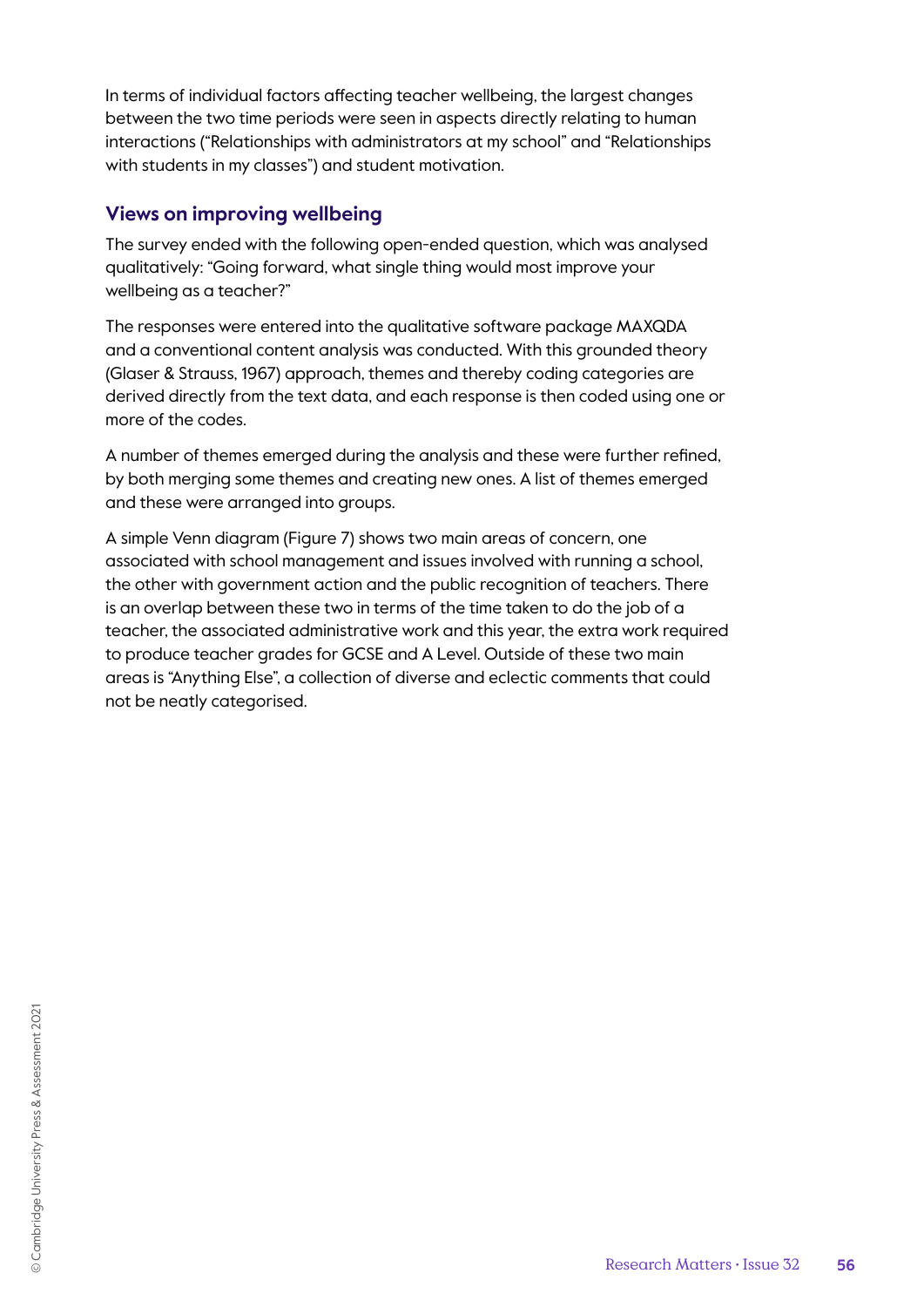

#### **Figure 7: Venn diagram showing the relationship between teachers' areas of concern (the number of times each theme arose is given in brackets).**

The advantage of asking an open-ended question is that it allows those being surveyed to answer the question based on the things that are directly affecting them. The question asked in this survey was concerned with the single thing that would improve their wellbeing as a teacher. Since the rest of the survey concerned experiences between teaching during the lockdown period and subsequently when back at school, we expected that the travails of teaching remotely and the issues with planning lessons in ways that had not been used before would be the main focus of the responses. That however, was not the case. It appeared that teachers took lockdown in their stride, and the things that always occupy them—time, administrative work, and general school life—had a far greater effect on their wellbeing. The extracts below give a flavour of the types of things that concerned the teachers in our survey with regard to wellbeing.

#### **Time**

Of the various themes that emerged, the one mentioned most frequently was time.

"Time to deal with emails and communication. Time to action these. More time to really develop personal support for individual students. Time to work with my colleagues to develop teaching and learning."

"Giving teachers time to teach with support and without interference would help every teacher's wellbeing."

"Less teaching time and more preparation and marking time."

"Not having to work until midnight every day to complete the majority of the work expected of me."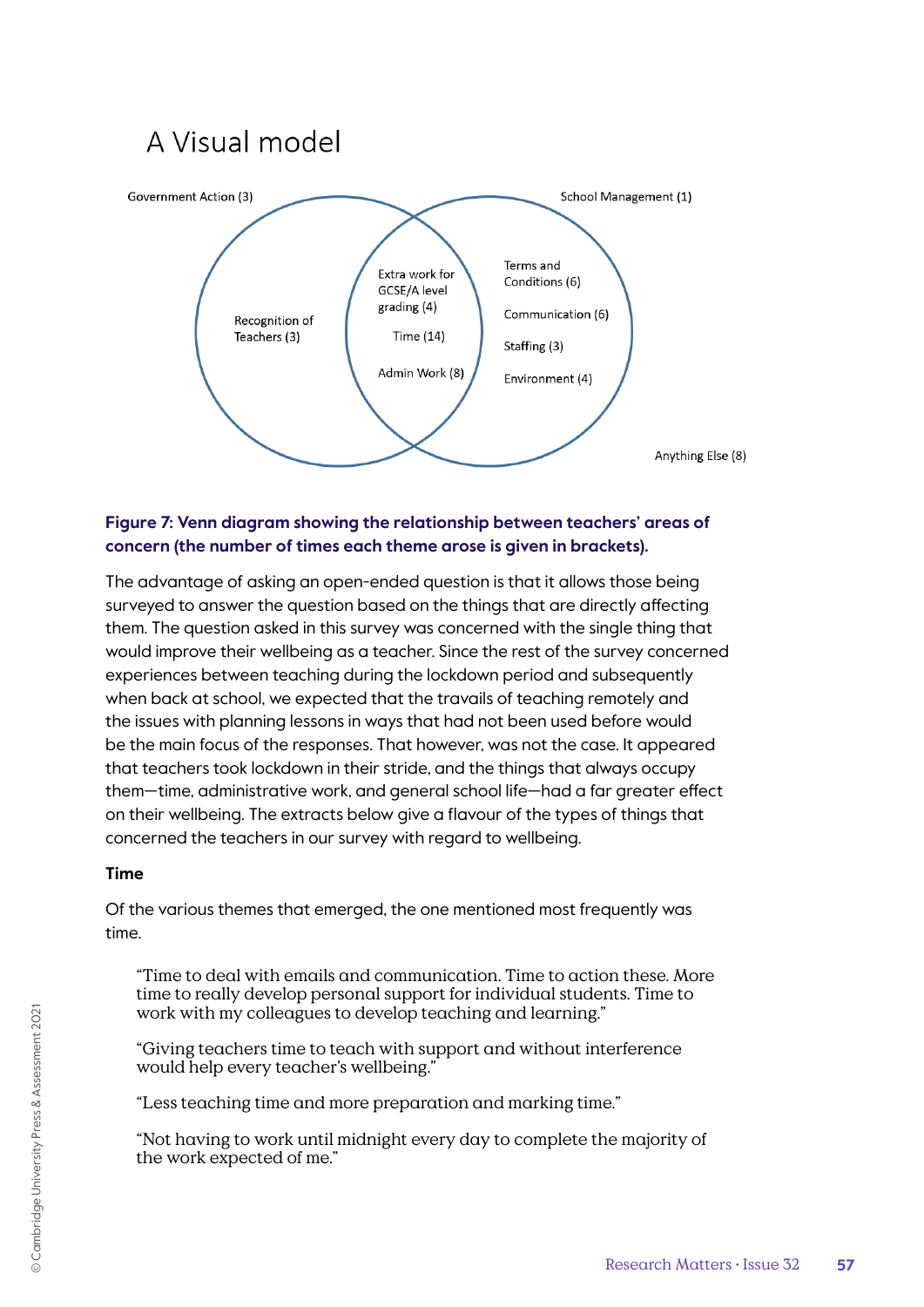#### **Administrative work**

Another key area that teachers commented on was the amount of administrative work they were expected to do.

"Less admin and time to actually just teach students and them to enjoy the subject."

"Less meetings and admin tasks".

"Much less administrative work".

#### **Recognition**

Teachers also felt that their profession did not have appropriate recognition.

"There is very little recognition of the job that teachers do from government or the DfE. Paradoxically schools are increasingly passed on initiatives and requirements in loco parentis all of which take resources that are not provided by government to independent schools."

"Positive media coverage of the profession - it is really wearing to be berated so frequently by politicians."

"Appreciation."

#### **Extra work for GCSE / A Level grading**

Although there was no mention of the effects of lockdown, there was a groundswell of concern about having to spend time providing grades for GCSE and A Levels. In the UK, national examinations were cancelled and teacher grades were used instead. Each school was required to submit a set of grades for their students to the awarding bodies. This was perceived as work that teachers would not receive payment for.

Typical comments were:

"This year, not doing the job of a GCSE examination marker who gets paid to do this. I am doing their job about 4 times over trying to get the evidence together."

"Not having to do the work of the exam boards."

"Recognition for the fact that we are now marking all of the assessments used for Year 11 and Year 13, in our own time, for no extra pay instead of the exam boards, who the schools pay to do this. There is no extra recognition at all for this."

#### **Communication**

A number of responses concerned communication within schools.

"Better communication from the College."

"Better communication between senior leaders and staff".

"Co-ordination between different senior levels about what is due when.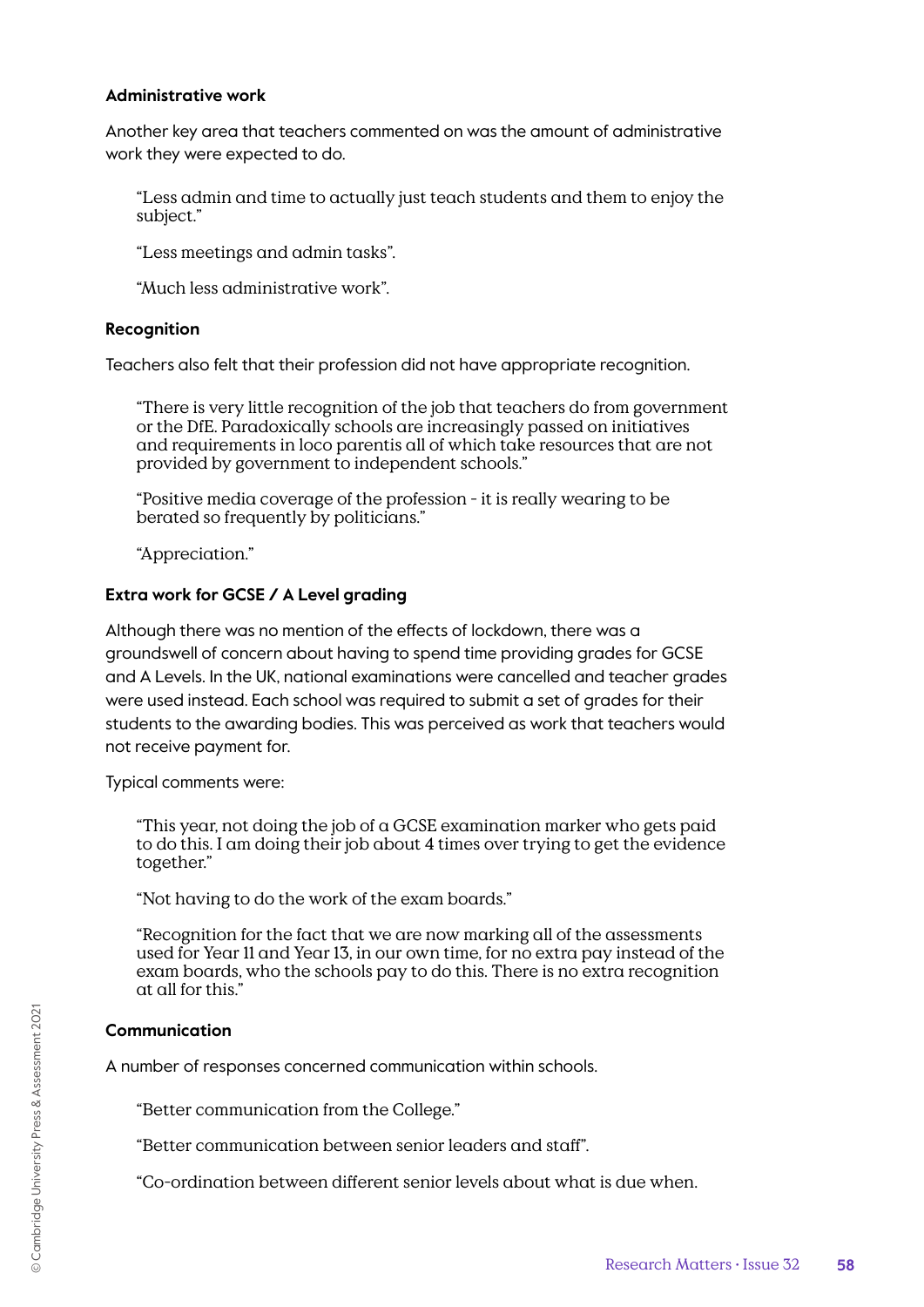At the moment, it seems everything gets chucked at us with VERY narrow deadlines from many sides."

"Better communication throughout school and longer deadlines."

#### **Terms and conditions**

Some teachers told us that their wellbeing would be improved most by their school addressing their terms and conditions of service. It seems that for some, having worked from home during the lockdown successfully, meant that they could do administrative work from home productively under normal circumstances too.

"Ability to work from home during PPA [planning, preparation and assessment] time if appropriate."

"A work from home day every now and then on a lighter day perhaps to catch up on admin related activities. Particularly since teaching can still be to a good standard."

"Better pay."

"Salary."

"Reduced workload."

#### **The pandemic**

Interestingly, only two teachers mentioned the COVID-19 pandemic.

"Having more staff. We are continually understaffed for no discernible reason and this means we are all stretched to miss breaks, struggle to mark and set work, teach our own classes to more than an adequate level and miss planning lessons. Although COVID restrictions have been lifted, it is being used as an excuse not to bring in supply teachers. However, this never happened before COVID and therefore is not valid."

"An end to all virus related restrictions. Normality restored."

#### **Anything else**

Some teachers commented on things that could improve their wellbeing that could not be categorised within the structure proposed. Although not directly related, they do provide a window onto the issues that teachers face.

"Improved support for the more demanding pupils' behaviour / SEN [special educational needs] requirements, especially where no LSA [learning support assistant] has been allocated."

"Allowing Business A Level students to take their exams online and to stop using paper assessments."

"Continuous assessment of key aspects would make teaching less onerous and stressful for me to complete the syllabus on time."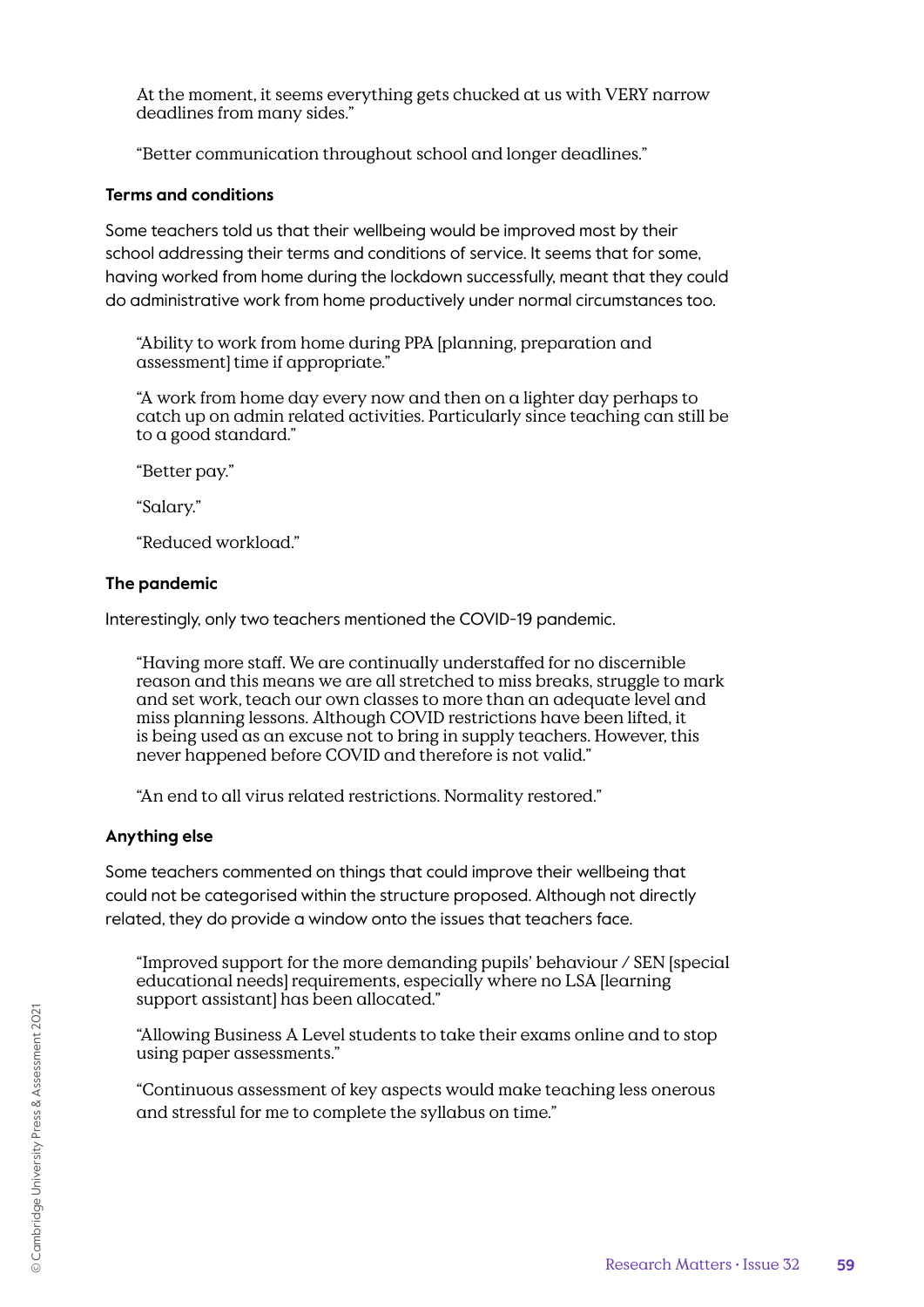### **Were comments linked with any particular group?**

It is possible that all the concerns listed above were from a particular age group of teacher. The issue of time was mentioned by most age groups, although not by the 60+ group. Every age group included someone who considered administrative work to be a barrier to their wellbeing. Terms and conditions were mentioned more by the three youngest age groups and communication by the 60+ group more than any other.

Did one particular school have a particular issue that all the teachers reported back as being a problem? No single issue compromised teachers' wellbeing within any particular school. For the schools with many responses (schools A, B, and C), the comments cover the wide range of themes that developed from this analysis.

Although there was a wide spread of respondents with differing levels of experience, the small sample size precluded any clear conclusions relating level of experience to particular themes. Additionally, the question asked "what *single*  [emphasis added] thing would most improve your wellbeing as a teacher?" and the majority of the responses rightly gave a single answer as requested. With hindsight, it might have been better to ask for two or three things, perhaps with a ranking. This might have provided a broader view of the issues affecting teacher wellbeing.

# **Conclusions**

This analysis concerned itself with teachers' perceived wellbeing and the differences between teaching during lockdown with the situation post lockdown. It was a relatively small survey, and the majority of the responses came from three schools (two independent schools and one academy). As such, it cannot be said to be representative of the bigger picture, nevertheless, it is a very interesting reflection on the situation by a small number of respondents and provides a useful way of opening up dialogue about and future research into the issue. The experiences of teachers during lockdown have raised issues such as availability, skills and understanding of technology, teaching remotely and changes in working patterns. None of these are directly addressed by this survey. Our survey was particularly focused on teacher wellbeing, as that area had not been investigated widely and we felt that any profound changes to the working conditions and methods that teachers were being expected to use might manifest themselves in changes to their perceived wellbeing.

The survey addressed three main areas: (i) organisational wellbeing; (ii) workload wellbeing; and (iii) student interaction wellbeing, and of the three, the effects of the organisation and teacher workload on wellbeing were the most prominent in the comments that teachers made. These comments clearly linked to the concept of agency, or ability to make one's own decisions, which was described earlier in this article as being associated with higher levels of wellbeing. In terms of the impact of lockdown on teacher wellbeing, the picture that emerges is that, for the teachers surveyed, there was not a large change in any area that they felt affected their wellbeing. It might be hypothesised that teaching remotely would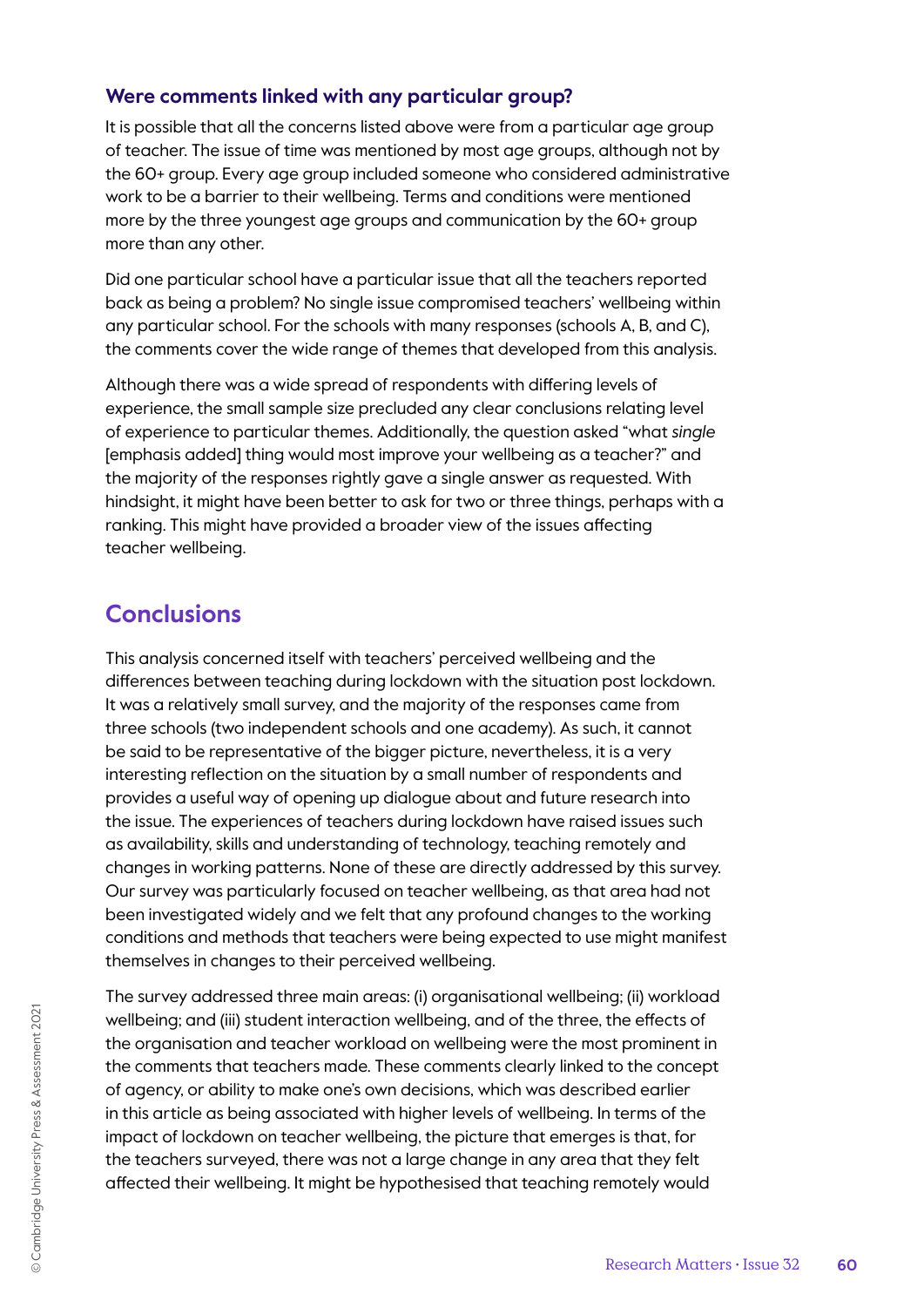be more stressful and would therefore affect wellbeing more negatively than teaching in the classroom. That, however, did not seem to be the case: the results showed that teachers' organisational wellbeing and student interaction wellbeing were only slightly lower during lockdown than after lockdown, and there was no statistically significant change in workload wellbeing. It appeared that the impact of student behaviour on teacher wellbeing was more positive during lockdown, possibly because students were not with their peers, and were instead in the presence or vicinity of their parents / carers. Conversely, the impact of student motivation on wellbeing during lockdown was negative—suggesting that teachers perceived student motivation to be lower than usual—and the impact of teachers' relationships with students was less positive than after lockdown, though still overall a positive impact on wellbeing. These findings are broadly in line with those of Allen et al. (2020) who found no difference in teachers' psychological wellbeing before and during the first national lockdown, but did find students' perceived motivation to be lower. In a Norwegian study by Bubb and Jones (2020), teachers found that classroom management was slightly easier during lockdown, but our findings showed no change in the impact of classroom management on teacher wellbeing.

From the qualitative data on how teachers felt wellbeing could be improved, we found that the issues teachers perceived to most affect their wellbeing were the issues that affected teacher wellbeing regardless of lockdown. Teachers were concerned about the time available to do their jobs, closely followed by the amount of administrative work they were expected to do. Some found that these issues were exacerbated by decisions made by the school leaders. What was interesting is that some of the teachers that had taught for the longest time were among those finding that time pressure and administrative work was affecting their wellbeing. It might be assumed that among these more experienced teachers, many would be school leaders themselves and therefore be able to make changes within the school environment to address these issues. However, it also corroborates the findings of Allen et al. (2020), cited previously, who also found greater stress among senior and head teachers.

To conclude, despite the challenges posed by teaching through the pandemic, teachers' wellbeing during lockdown was measured to be only slightly lower than their wellbeing post lockdown. The issues that teachers reported as strongly affecting teacher wellbeing were those present more generally, such as workload. Ensuring wellbeing needs are met in 'normal' times may, therefore, help to increase resilience when novel challenges arise.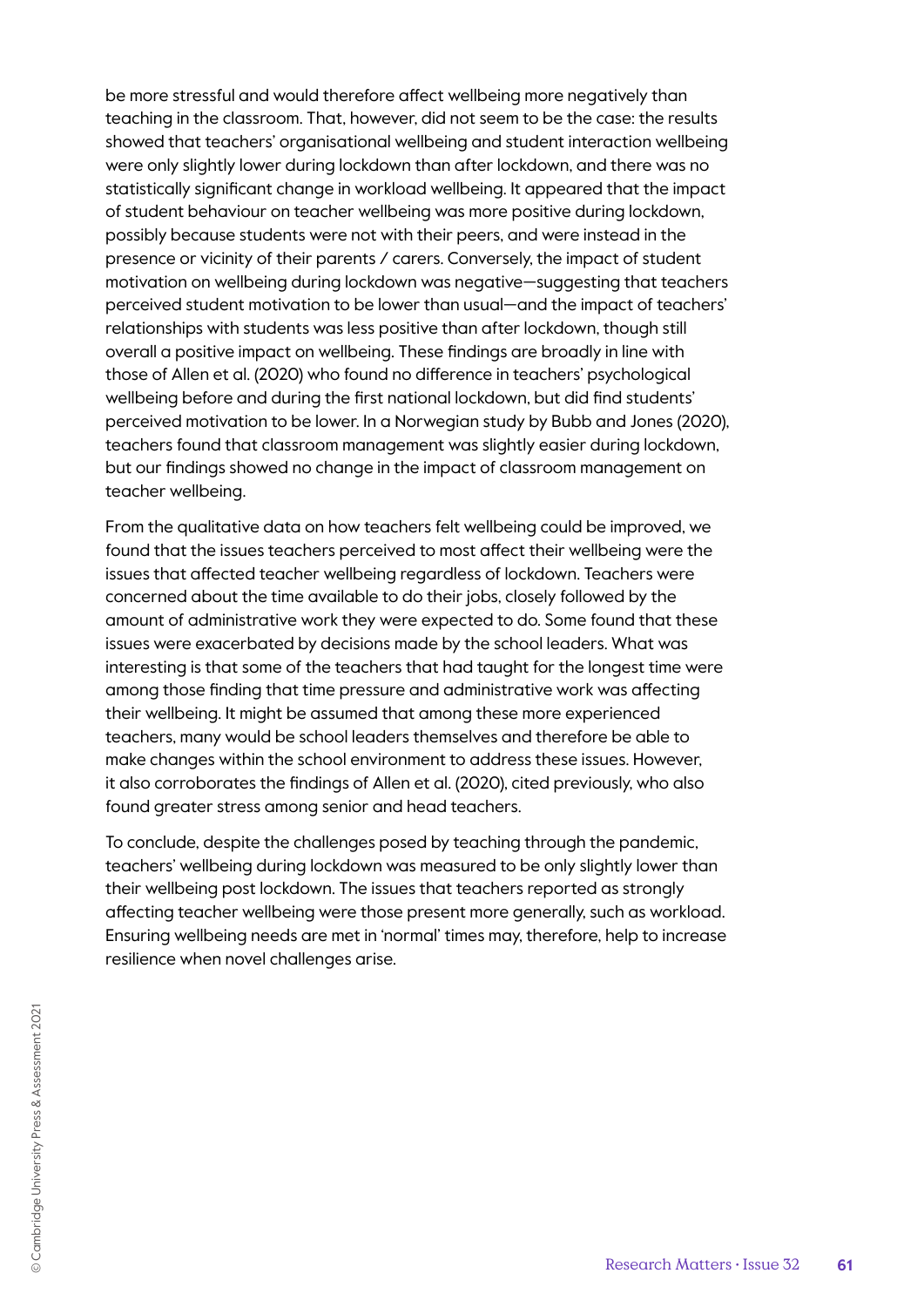# **Acknowledgements**

We would like to acknowledge Matthew Carroll's input into the design of the study. Hannah North, Antje Diestelhorst and Kayleigh Lauder provided administrative support. Mark Frazer and John Little reviewed a draft of the article.

# **Ethical considerations**

The research was conducted in full accordance with the principles stated in the research team's institutional *Research Ethics Guidance* document. This included obtaining informed consent from participants, protecting their privacy, and obtaining permission for use of anonymised quotes.

# **References**

Allen, R., Jerrim, J., & Sims, S. (2020). *How did the early stages of the COVID-19 pandemic affect teacher wellbeing?* Centre for Education Policy and Equalising Opportunities (CEPEO) Working Paper, 20–15. https://repec-cepeo.ucl.ac.uk/ cepeow/cepeowp20-15.pdf

Bandura, A. (1977). Self-efficacy: Toward a Unifying Theory of Behavioral Change. *Psychological Review, 84*(2), 191–215. https://doi.org/10.1037/0033-295X.84.2.191

Bubb, S., & Jones, M. A. (2020). Learning from the COVID-19 home-schooling experience: Listening to pupils, parents/carers and teachers. *Improving Schools, 23*(3)*,* 209*–*222*.* https://www.doi.org/10.1177/1365480220958797

Children's Commissioner. (2020). *School return: Covid-19 and school attendance*  [Briefing]. The Children's Commissioner's Office. https://www.childrenscommissioner. gov.uk/report/school-attendance-since-september/

Coleman, V. (2021). Has Covid-19 highlighted a digital divide in UK education? *Cambridge Assessment Website Blog.* https://www.cambridgeassessment.org.uk/ blogs/has-covid-19-highlighted-a-digital-divide-in-uk-education/

Collie, R. J. (2014). *Understanding teacher well-being and motivation: measurement, theory, and change over time* [Thesis submitted for the degree of Doctor of Philosophy]. University of British Columbia. https://doi. org/10.14288/1.0165878

Collie, R. J. (2021). COVID-19 and teachers' somatic burden, stress, and emotional exhaustion: examining the role of principal leadership and workplace buoyancy. *AERA Open, 7*, https://doi.org/10.1177/23328584209861872

Collie, R. J., Shapka, J. D., Perry, N. E., & Martin, A. J. (2015). Teacher Well-Being. *Journal of Psychoeducational Assessment, 33*(8), 744–756. https://doi. org/10.1177/0734282915587990

Deci, E. L., & Ryan, R. M. (1985). *Intrinsic motivation and self-determination in human behaviour.* Plenum Press.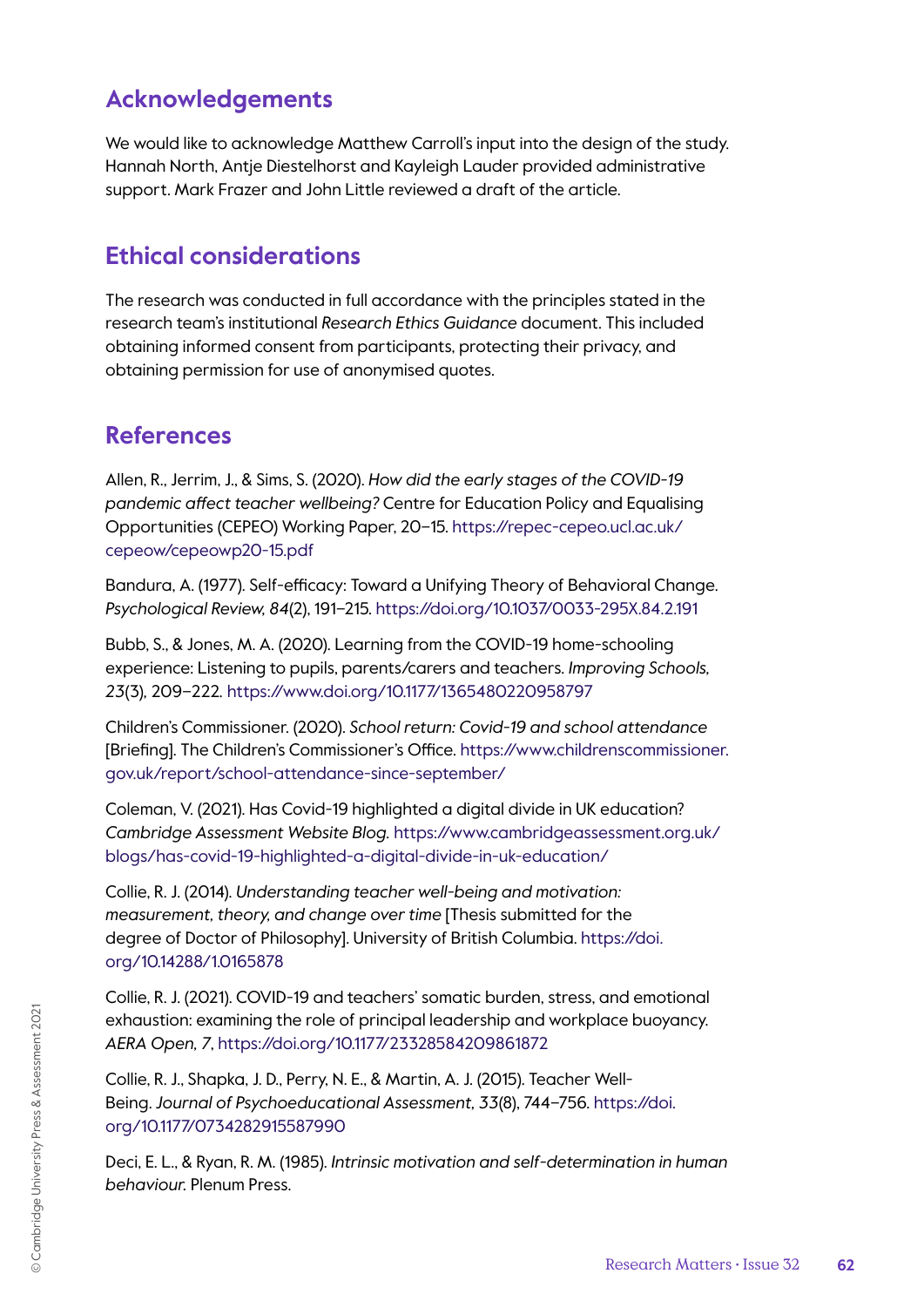DfE. (2018). *School leadership in England 2010 to 2016: characteristics and trends*  (DFE-RR812). Department for Education*.* https://assets.publishing.service.gov.uk/ government/uploads/system/uploads/attachment\_data/file/725118/Leadership\_ Analysis\_2018.pdf

DfE. (2021), *Understanding progress in the 2020/21 academic year.* Department for Education. https://assets.publishing.service.gov.uk/government/uploads/ system/uploads/attachment\_data/file/994364/Understanding\_Progress\_in\_ the\_2020\_21\_Academic\_Year\_Initial\_Report\_3\_.pdf

Diener, E. (2000). Subjective well-being: The science of happiness and a proposal for a national index. *American Psychologist,* 55(1), 34.

Dörnyei, Z. (2001). *Teaching and Researching Motivation.* Pearson Education Ltd.

Fox, H. B., Tuckwiller, E. D., Kutscher, E. L., & Walter, H. L. (2020). What Makes Teachers Well? A Mixed-Methods Study of Special Education Teacher Well-Being. *Journal of Interdisciplinary Studies in Education, 9*(2), 223–248. https://files.eric. ed.gov/fulltext/EJ1294633.pdf

Glaser, B., & Strauss, A. (1967). *The discovery of grounded theory.* Aldine.

Gloria, C., Faulk, K., & Steinhardt, M. (2013). Positive affectivity predicts successful and unsuccessful adaptation to stress. *Motivation and Emotion, 37*, 185–193. https://doi.org/10.1007/s11031-012-9291-8

Gordon, C., & Debus, R. (2002). Developing Deep Learning Approaches and Personal Teaching Efficacy within a Preservice Teacher Education Context. *British Journal of Educational Psychology, 72,* 483–511.

Henson, R. (2001). *Teacher Self-Efficacy: Substantive Implications and Measurement Dilemmas*. Invited keynote address given at the annual meeting of the Educational Research Exchange, January 26, 2001, Texas A&M University, College Station, Texas. https://files.eric.ed.gov/fulltext/ED452208.pdf

Kim, L., Oxley, L., & Asbury, K. (2021). *"My brain feels like a browser with 100 tabs open": A longitudinal study of teachers' mental health and wellbeing during the COVID-19 pandemic in 2020.* https://psyarxiv.com/cjpdx/download?format=pdf

Kuhfeld, M, & Tarasawa, B. (2020). *The COVID-19 slide: What summer learning loss can tell us about the potential impact of school closures on student academic achievement.* NWEA. https://files.eric.ed.gov/fulltext/ED609141.pdf

R Core Team. (2021). *R: A language and environment for statistical computing.*  R Foundation for Statistical Computing, Vienna, Austria. https://www.gbif.org/ tool/81287/r-a-language-and-environment-for-statistical-computing

Tschannen-Moran, M., & Woolfolk Hoy, A. (2001). Teacher Efficacy: Capturing an Elusive Construct. *Teaching and Teacher Education, 17,* 783–805. https://doi. org/10.1016/S0742-051X(01)00036-1

Van Petegem, K., Creemers, B. P., Rossel, Y., & Aelterman, A. (2005). Relationships between teacher characteristics, interpersonal teacher behaviour and teacher wellbeing. *The Journal of Classroom Interaction, 40*(2), 34–43*.* https://www.jstor.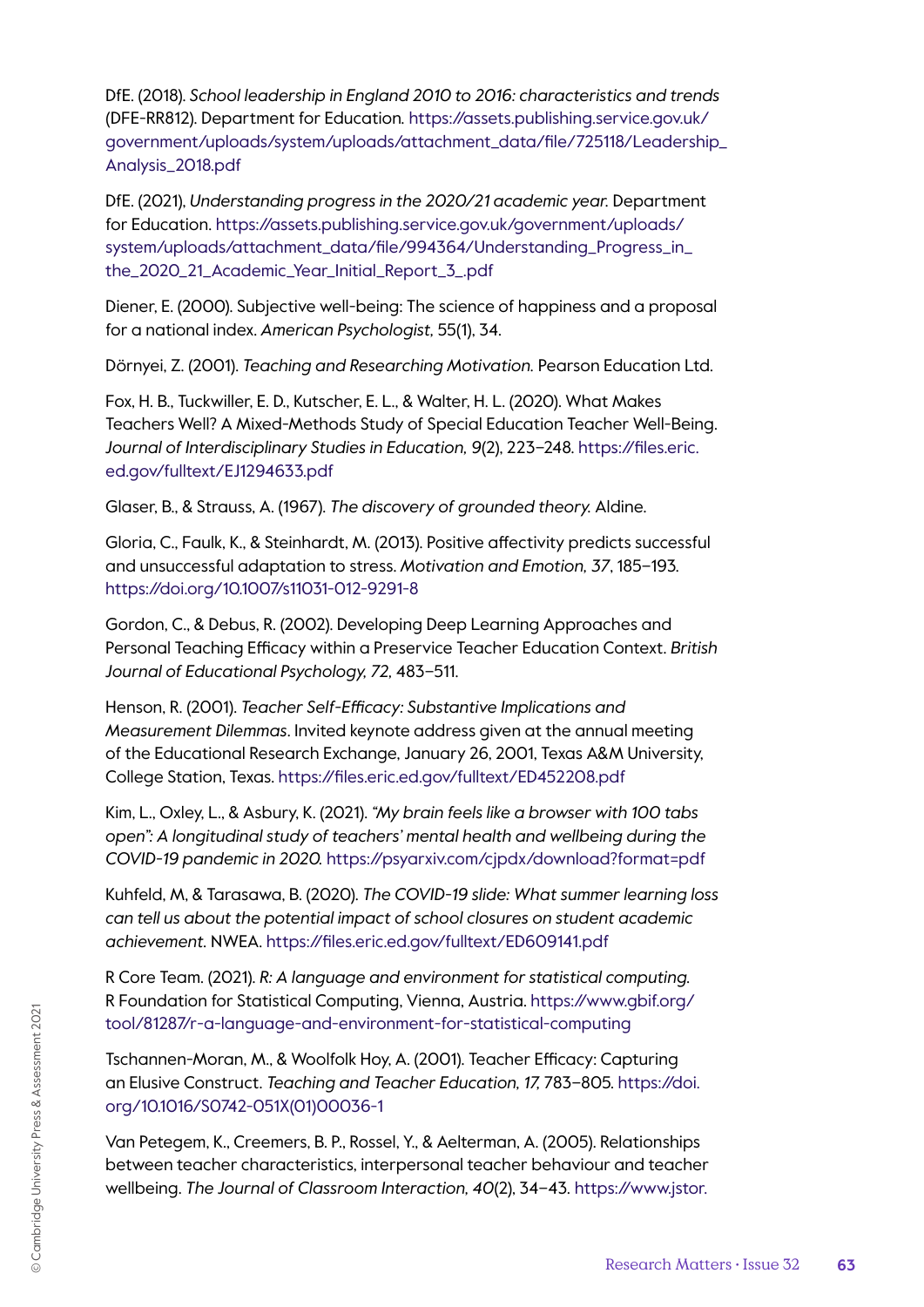#### org/stable/23870662

VERBI Software. (2019). *MAXQDA* 2020 [computer software]. VERBI Software. Available from maxqda.com

Weidmann, B., Allen, R., Bibby, D., Coe, R., James, L., Plaister, N, & Thomson, D. (2021). *Covid-19 disruptions: Attainment gaps and primary school responses.* Education Endowment Foundation. https://dera.ioe.ac.uk/37913/1/Covid-19\_disruptions\_ attainment\_gaps\_and\_primary\_school\_responses\_-\_May\_2021.pdf

Williamson, J., Suto, I., Little, J., Jellis, C., & Carroll, M. (2021). Learning during lockdown: How socially interactive were secondary school students in England? *Research Matters: A Cambridge Assessment Publication, 32,* 22–47.

Yeo, B. (2021). *Caring for teachers: Exploring pre-service teacher well-being, self-efficacy, and vicarious trauma.* https://ir.lib.uwo.ca/cgi/viewcontent. cgi?article=10321&context=etd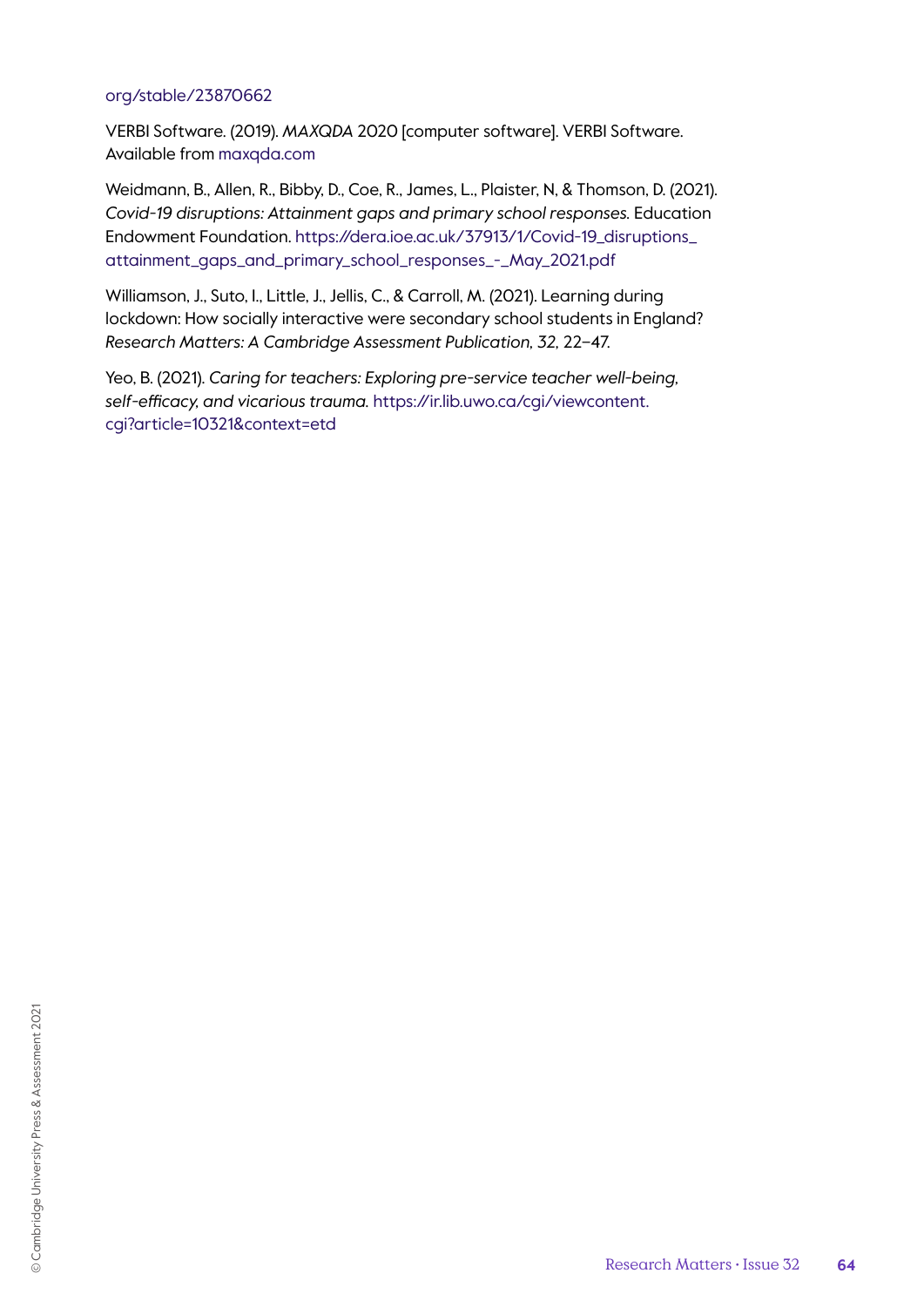# **Appendix 1: Questions in the survey of teachers' wellbeing**

School Name

Please indicate your age group [20–29, 30–39, 40–49, 50–59, 60+, Prefer not to say]

Please state your gender [Male, Female, Other, Prefer not to say]

What subject(s) do you currently teach?

For how many years have you been teaching? [0–5, 6–10, 11–15, 16–20, 21 years or more]

Approximately what proportion of students in your school are eligible for free school meals?

[0–20%, 20–40%, 40–60%, 60–80%, 80–100%, Unsure, Not applicable]

During the lockdown in January and February 2021, how did the following aspects of being a teacher affect your wellbeing? Wellbeing refers to open, engaged and healthy functioning as a teacher.

Currently, how do the following aspects of being a teacher affect your wellbeing? Wellbeing refers to open, engaged and healthy functioning as a teacher.

- 1. Marking work (Workload WB)4
- 2. Student behaviour (Student interaction WB)
- 3. Fitting everything into the allocated time (Workload WB)
- 4. Support offered by school leadership (Organisational WB)
- 5. Relationships with students in my classes (Student interaction WB)
- 6. Administrative work related to teaching (Workload WB)
- 7. Recognition for my teaching (Organisational WB)
- 8. Student motivation (Student interaction WB)
- 9. Teaching work that I completed outside of school hours (Workload WB)
- 10. School rules and procedures that were in place (Organisational WB)
- 11. Working to finish my teaching preparation tasks (Workload WB)
- 12. Communication between staff members of the school (Organisational WB)
- 13. Relationships with administrators at my school (Organisational WB)
- 14. Class management (Student interaction WB)
- 15. Working late to attend meetings and activities (Workload WB)
- 16. Participation in school-level decision-making (Organisational WB)

<sup>4</sup> We have included the wellbeing factor that corresponds to each item for readers' information. It should be noted that this information was not visible to respondents during the survey.